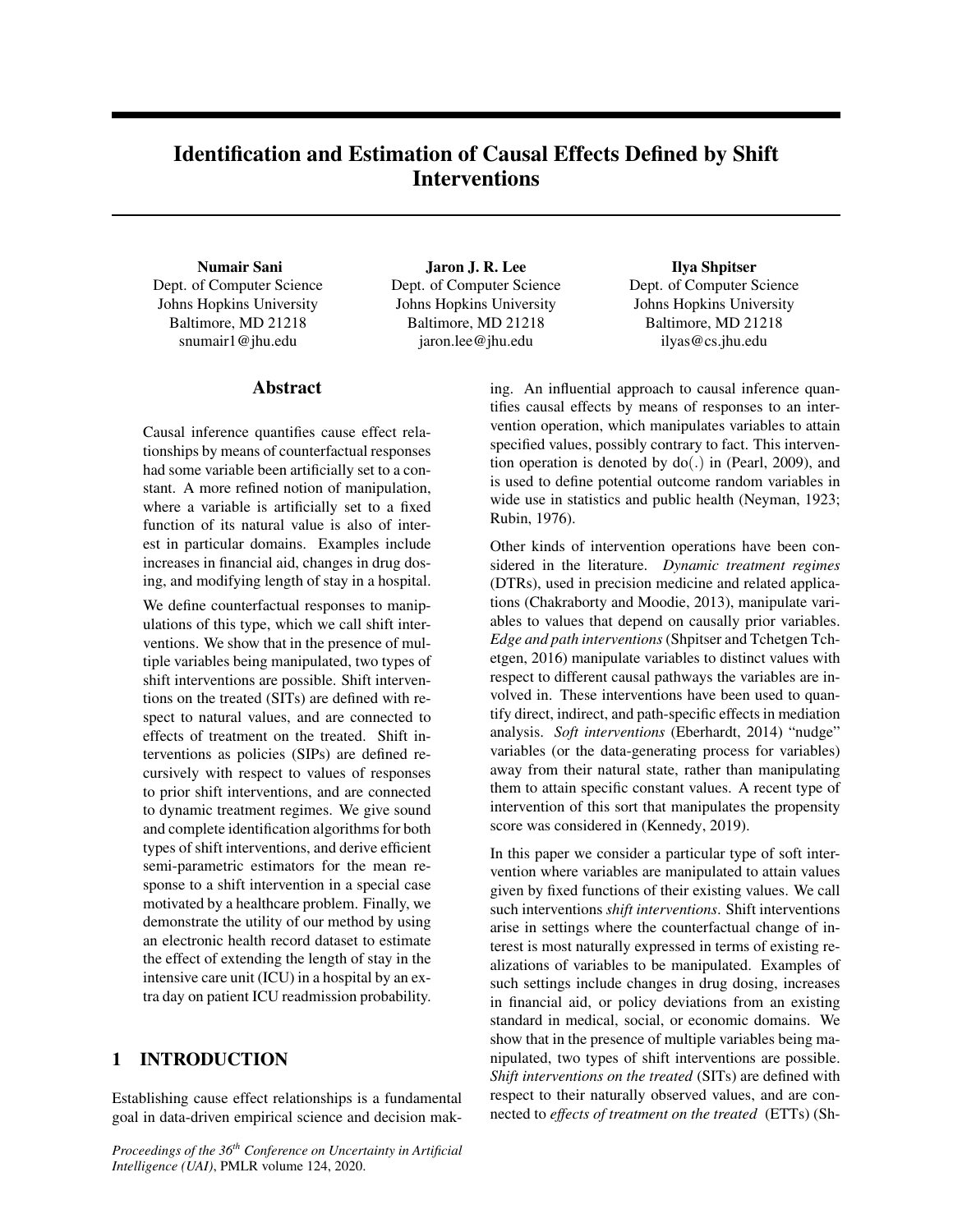

Figure 1: (a) A causal graph representing a single treatment cross-sectional study. (b) A causal graph representing a two stage observational study, with a first line treatment  $A$ , and a second line treatment  $B$ . (c) A causal graph representing a two stage observational study, where the second line treatment  $B$  is not assigned using intermediate outcomes  $W$ . (d) The latent projection representing the front-door causal model. (e) The latent projection representing the bow arc causal model. (f) A class of latent projections representing failure of identification of SITs in Theorem 4.

pitser and Pearl, 2009). *Shift interventions as policies* (SIPs) are defined recursively with respect to values of responses to prior shift interventions, and are connected to dynamic treatment regimes. Despite these connections, responses to shift interventions are distinct types of counterfactuals, and we show their identification gives rise to subtleties not present in identification of either DTRs or ETTs.

We give sound and complete identification algorithms for both types of shift interventions, and derive an efficient semi-parametric estimator for the response to a shift intervention in a special case motivated by a healthcare problem. Finally, we demonstrate the utility of our method by using an electronic health record dataset to estimate the effect of extending the length of stay in the intensive care unit (ICU) in a hospital by an extra day on patient ICU readmission probability.

#### 2 PRELIMINARIES

Causal inference aims to establish a link between observed random variables  $V \equiv \{V_1, \ldots, V_k\}$  and counterfactual random variables  $V_i(a)$ , which denote the response of  $V_i$  had variables  $A \subseteq V$  been manipulated, possibly contrary to fact, to obtain values a. The distribution over  $V_i(a)$  is denoted by  $p(V_i|do(a))$  in (Pearl, 2009). Counterfactuals quantify causal effects as contrasts defined by two manipulations, representing treatment and control arms of a hypothetical randomized controlled trial (RCT). For example, the average causal effect (ACE) is defined as  $\mathbb{E}[Y(a)] - \mathbb{E}[Y(a')]$ , where Y is an outcome variable, and A are one or more treatment variables manipulated to values a representing treatments of interest, or values  $a'$  representing the baseline treatments in the control group.

An elegant formalism for defining causal models uses directed acyclic graphs (DAGs). A DAG is a directed graph with no directed cycles. In a causal model represented by a DAG  $G$ , each vertex in  $G$  corresponds to a

variable (we will use the same letter, e.g.  $V_i$ , for both). For each  $V_i$ , the set of variables with directed arrows into  $V_i$  in  $\mathcal G$ , denoted as parents of  $V_i$ , or  $pa(V_i)$ , is the set of direct causes of  $V_i$ , in the following sense. We assume the existence of atomic counterfactual random variables of the form  $V_i(a)$ , for each value set a in  $\mathfrak{X}_{pa(V_i)}$ , the state space of  $pa(V_i)$ . We use these random variables to define other counterfactuals by means of the *recursive substitution* definition. For any  $V_i \in V$ ,  $A \subseteq V$ , we have

$$
V_i(a) \equiv V_i(a_{\text{pa}(V_i)}, \{W(a) : W \in \text{pa}(V_i) \setminus A\}).\tag{1}
$$

As an example, consider the DAG  $\mathcal G$  in Fig. 1 (a), representing an observational study with a single treatment A (representing a drug dose), an outcome  $Y$ , and a vector of baseline covariates  $L$ . Given  $G$ , atomic counterfactuals are of the form L,  $A(l)$ ,  $Y(a, l)$ , for any values  $a, l$  in  $\mathfrak{X}_{\{A,L\}}$ . Further, we define  $Y(a)$  using (1) as  $Y(a, L)$ . Note that (1) allows definitions of the form  $A(a, L) \equiv A(L) \equiv A$ , since  $A \notin pa(A)$ , and  $A \notin \text{pa}(L)$ .

Causal models are defined by restrictions on counterfactual random variables. We will work with a popular model called the *structural causal model* (Pearl, 2009), which asserts the following marginal independences:

$$
\{V_1(a_1): a_1 \in \mathfrak{X}_{\mathrm{pa}(V_1)}\} \perp \ldots \perp \{V_k(a_k): a_k \in \mathfrak{X}_{\mathrm{pa}(V_k)}\}.
$$

In our example, these assert

$$
L \perp \!\!\!\perp \{A(l) : l \in \mathfrak{X}_L\} \perp \!\!\!\perp \{Y(a, l') : a, l' \in \mathfrak{X}_{\{A, L\}}\}.
$$

Causal models such as the structural causal model allow counterfactual quantities such as  $p(Y(a))$  to be expressed in terms of the observed data distribution. If all variables in the causal model are observed, every  $p(V(a))$  is identified by the following functional:

$$
p(V(a)) = \prod_{V_i \in V} p(V_i | pa(V_i) \setminus A, a_{pa(V_i)}),
$$
 (2)

known as the extended g-formula. If  $A$  is empty, we have

$$
p(V) = \prod_{V_i \in V} p(V_i | pa(V_i)), \tag{3}
$$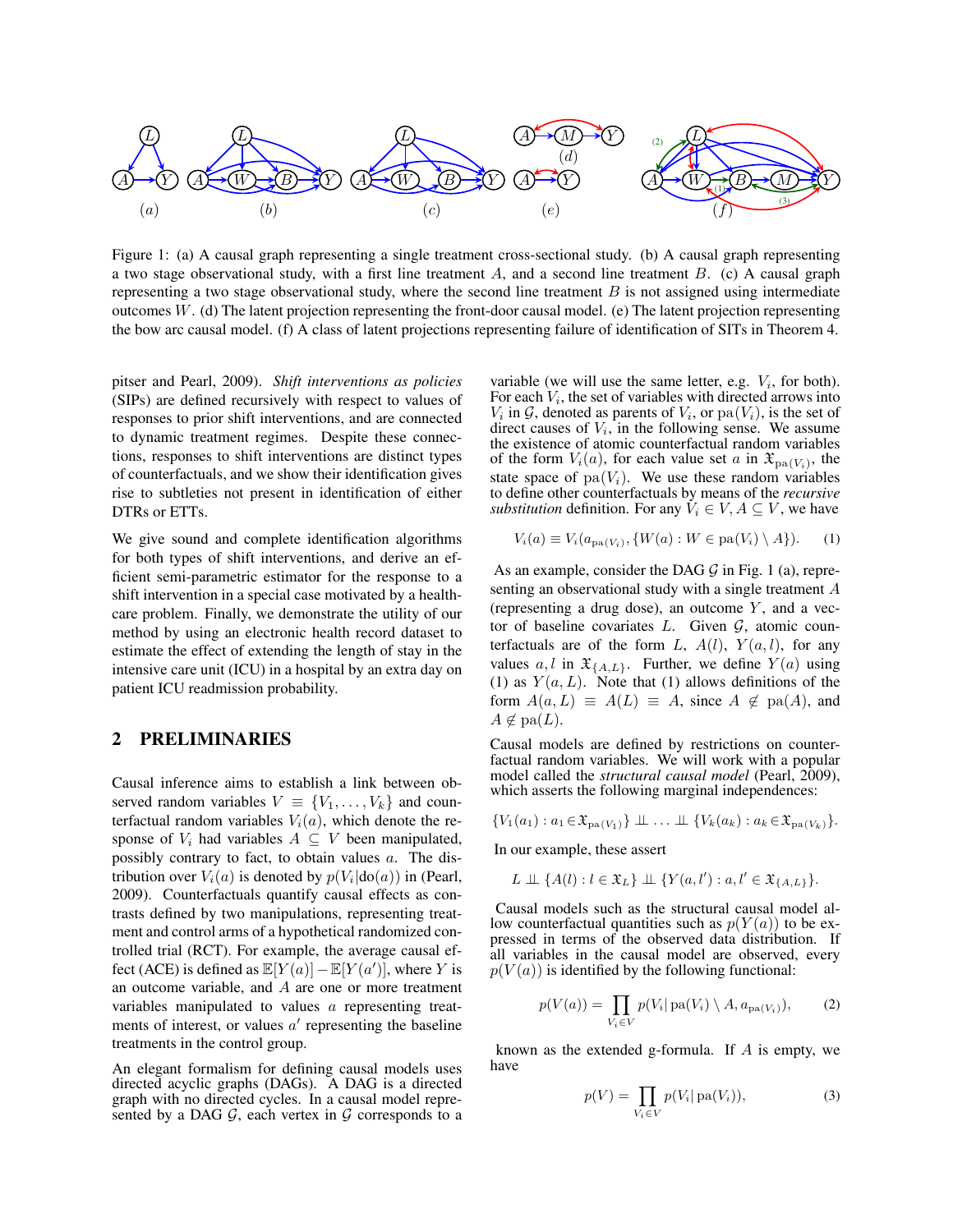which is the well-known Bayesian network factorization of the observed data distribution  $p(V)$  (Pearl, 1988). In other words, assuming a causal model on a DAG  $\mathcal G$  implies the observed data distribution  $p(V)$  factorizes according to  $\mathcal G$  as in (3), and all interventional distributions  $p(V(a))$  are identified by modified versions, as in (2), of this factorization.

In our example,  $p(V(a)) = p(Y(a), A, L)$  is identified as  $p(Y|a, L)p(A|L)p(L)$ . If we are only interested in  $p(Y(a))$ , we simply marginalize the modified factorization appropriately to yield the *adjustment formula*  $\sum_{L} p(Y|a,L)p(L).$ 

#### Generalized Interventions and Targets of Inference

Before describing shift interventions, we consider two related counterfactual quantities considered in the causal inference literature. Aside from the example in Fig. 1 (a), we will also consider the causal model in Fig. 1 (b) representing an observational study with two treatments  $A, B$ given in stages. A is given based on a set of baseline characteristics L, and would represent the primary treatment in healthcare contexts. W represents an intermediate outcome, while  $B$ , given based on values of  $L, A, W$ , would represent salvage therapy or second line treatment in cases of poor response to A. Y represents the final outcome of interest.

For a single treatment A, *the effect of treatment on the treated* (ETT) is defined as  $\mathbb{E}[Y(a)|A = a]$  –  $\mathbb{E}[Y(a')]A = a$ . Such an effect can be viewed as a version of the ACE among the set of people naturally exposed to a particular level of the treatment. For example, ETT compares the effect of smoking one pack of cigarettes a day to smoking nothing in the set of people who happen to smoke one pack of cigarettes a day. In the causal model represented by Fig. 1 (a), the ETT is identified as  $\mathbb{E}[Y|a] - \sum_C \mathbb{E}[Y|a',C]p(C|a)$ .

For multiple treatments, the effect of treatment on the multiply treated is defined similarly. In Fig. 1 (b), this effect is defined as  $\mathbb{E}[Y(a, b)|a, b]$  –  $\mathbb{E}[Y(a',b']$ While it can be shown that in Fig. 1 (b) the ACE  $\mathbb{E}[Y(a,b)] - \mathbb{E}[Y(a',b')]$  is identified as  $\sum_{L,W} \mathbb{E}[Y|W, L, a, b]p(W|b, L)p(L)$  –  $\mathbb{E}[Y|W,L,a',b']p(W|a',L)p(L)$ , the ETT is not identified. This is due to the fact that the second term of the ETT is a function of variables  $Y(a', b')$  and B, where the former is defined via (1) as  $Y(a', b', W(a', L), L)$ , while the latter is defined via (1) as  $B(W(A, L), A(L), L)$ . In other words, the ETT is a function of a joint distribution containing  $p(W(a'), W)$  as a marginal, which is not identified under the structural causal model. This issue is described in detail in (Shpitser and Tchetgen Tchetgen, 2016).

The ACE and the ETT, where variables are manipulated to constants in order to mimic RCTs, are contrasts of substantive interest in applied settings such as econometrics and public health. In settings such as precision medicine, variables are manipulated based on observed patient characteristics, with the aim of improving positive outcomes or minimizing harmful ones. The resulting counterfactuals are defined as follows. For every  $A_i \in A$  to be manipulated, define a set  $L_i \subseteq V \setminus A$  to be some set of variables not causally determined by  $A_i$ (graphically, this means there is no directed path from  $A_i$  to any element in  $L_i$  in  $\mathcal{G}$ ). Given a set of functions  $f \equiv \{f_i : \mathfrak{X}_{L_i} \mapsto \mathfrak{X}_{A_i} | A_i \in A\}$ , we define the response  $Y(f)$  to setting values of each  $A_i \in A$  according to its corresponding function  $f_i$  as

$$
Y(\{A_i = f_i(L_i(f)) : A_i \in pa(Y) \cap A\}, \{W(f) : W \in pa(Y) \setminus A\}),
$$

by analogy with (1). As an example, in the model shown in Fig. 1 (a), given a function  $f_A : \mathfrak{X}_L \mapsto \mathfrak{X}_A$ ,  $Y(f_A) \equiv Y(A = f_A(L), L)$ . Similarly, in the model shown in Fig. 1 (b), given functions  $f_A : \mathfrak{X}_L \mapsto \mathfrak{X}_A$ , and  $f_B$  :  $\mathfrak{X}_{L,W}$   $\mapsto$   $\mathfrak{X}_B$ ,  $Y(f_A, f_B) \equiv Y(L, A =$  $f_A(L), W(L, A = f_A(L)), B = f_B(L, W(L, A =$  $f_A(L))$ ). Here the second response of Y is defined according to value of B set by  $f_B$  using values of W recursively determined by counterfactually setting A according to  $f_A$ . Functions in the set of f above are also known as dynamic treatment regimes (DTRs).

As before, if all variables in a causal model are observed,  $p(V(f))$  is identified for any set  $A \subseteq V$ , and set of functions  $f_A \equiv \{f_i : A_i \in A\}$  by the following variation of (2):

$$
\prod_{V_i \in V} p(V_i | \{ A_i = f_i(L_i) : A_i \in pa(V_i) \cap A \}, pa(V_i) \setminus A).
$$

Responses of specific variables in  $V$  to  $A$  being set according to  $f$  is obtained from the above formula by  $\sum_{L} p(Y|A = f_A(L), L)p(L)$  in Fig. 1 (a). marginalization, as before. As an example,  $p(Y(f_A))$  =

Having described the ETT and responses to DTRs, we are now ready to describe shift interventions. Assume we are interested, in Fig. 1 (a), in the outcome  $Y$  had the drug dose  $A$  been changed from its given value  $a$  by a known function  $f_A$ . We define such a counterfactual, by analogy with (1) as  $Y(A = f_A(A), L)$ . Note that unlike  $Y(a)$ , each person in the data is assigned a potentially different dose, as would be the case for responses to DTRs. However, unlike DTR counterfactuals, the function only uses values of A as inputs.

Assuming  $A, B$  in Fig. 1 (b) also represent drug doses administered over time, we may be interested in how the outcome Y changes had drug doses been changed from their values by known functions  $f_A, f_B$ . Note that there are two ways to define such a counterfactual, which diverge in how the second treatment  $A_2$  is manipulated.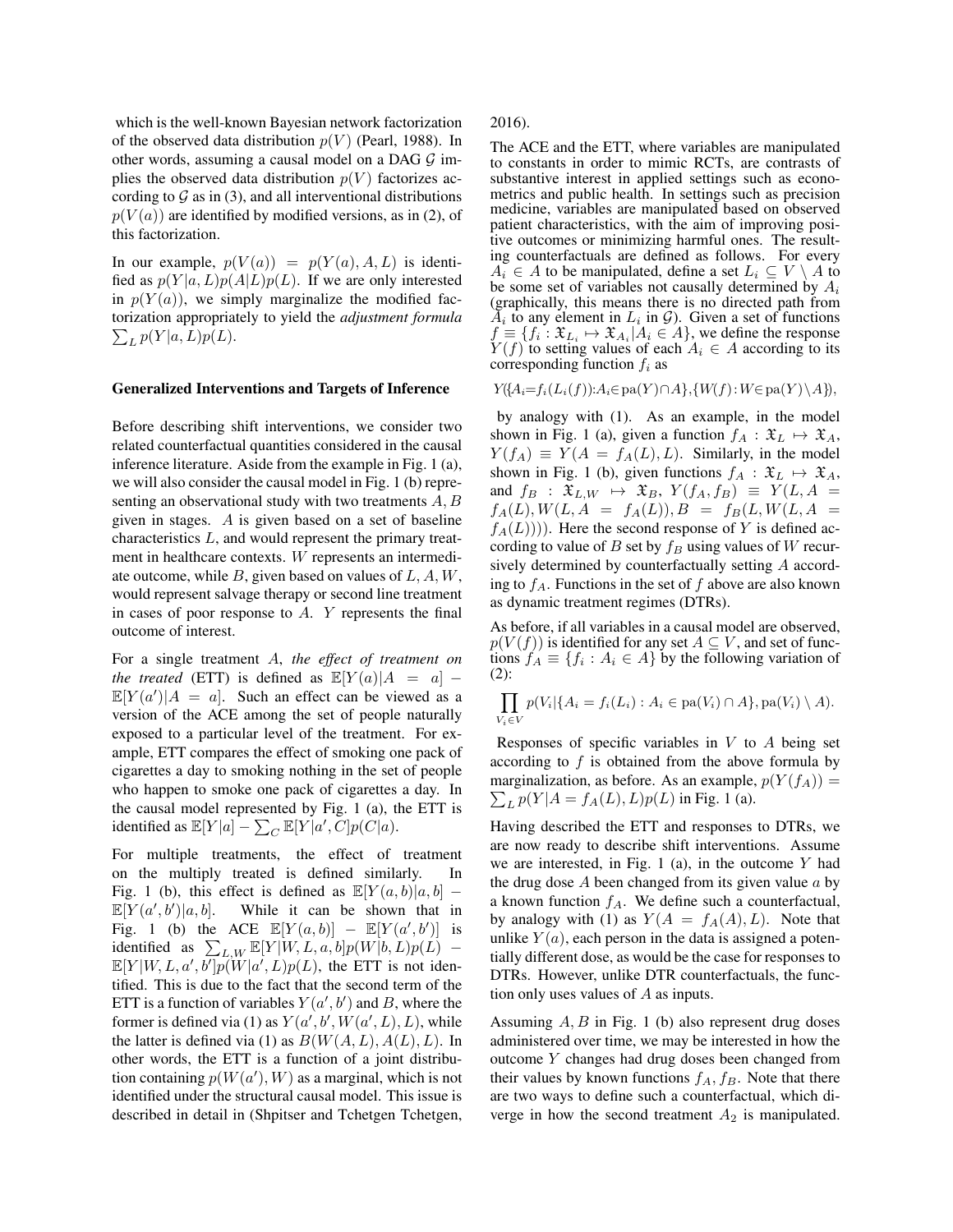One definition might consider the response of  $Y$  to the first treatment  $A$  being given by a fixed function  $f_A$  of the *observed treatment* A, and the second treatment B being given by a fixed function  $f_B$  of the observed treatment B. This response  $Y(A = f_A(A), B = f_B(B))$  is defined as  $Y(A = f_A(A), B = f_B(B), W(A = f_A(A), L), L).$ Another definition might consider the response of Y to the first treatment A being given by a fixed function  $f_A$ *of the observed treatment* A, and the second treatment  $B$  being given by a fixed function  $f_B$  *of the treatment* B *observed in the world where the first treatment* A *was counterfactually shifted according to*  $f_A$ . This response  $Y(A = f_A(A), B = f_B(B(A = f_A(A))))$  is defined as  $Y(L, A = f_A(A), W(L, A = f_A(A)), B = f_B(B)),$ where  $\ddot{B} \equiv B(L, A = f_A(A), W(L, A = f_A(A))).$ 

We call the first definition *shift interventions on the treated* (SITs), and the second definition *shift interventions as policies* (SIPs). Unsurprisingly, identification theory for SITs bears some similarity to that of ETTs, while identification theory for SIPs bears some similarity to that of DTRs, although in both cases new subtleties present themselves.

SITs are of interest whenever deviations from current best practices are investigated. For instance, responses to SITs would be the correct counterfactual to use in healthcare settings to investigate the effect of dosing changes from an existing standard. SIPs are of interest when variable manipulations have a compound effect, and therefore effects of prior shift interventions on intermediate outcomes must be taken into account. For instance, responses to SIPs could be used to evaluate changes to financial aid, or a medical treatment administered over time with a compound effect. SIPs have been described, under a different name, in section 5.1 in (Richardson and Robins, 2013).

Before describing identification theory for SITs and SIPs, we give their general definitions, using a modification of (1). Fix  $f \equiv \{f_i : \mathfrak{X}_{A_i} \mapsto \mathfrak{X}_{A_i} | A_i \in A\}$ . By analogy with (1), we define for any  $Y \in V$ , the counterfactual response  $Y(f(A))$  to SITs on A as

$$
Y(\{\tilde{A} = \tilde{f}(\tilde{A}) : \tilde{A} \in A \cap pa(Y)\}, \{W(f(A)) : W \in pa(Y) \backslash A\}),
$$

and the counterfactual response  $Y(f)$  to SIPs on A as

$$
Y(\{\tilde A = \tilde f(\tilde A(f)) : \tilde A \in A \cap \text{pa}(Y)\}, \{W(f) : W \in \text{pa}(Y) \backslash A\}).
$$

## 3 IDENTIFICATION UNDER FULL **OBSERVABILITY**

We first describe identification theory for SITs and SIPs in cases where all variables in a causal model are observed. Identification for SIPs in fully observed models is given by the following result.

**Theorem 1** *Fix*  $A \subseteq V$ *, and a set of functions*  $f \equiv \{f_i : X \in V \}$  $\mathfrak{X}_{A_i} \mapsto \mathfrak{X}_{A_i} | A_i \in A$  in a fully observed functional *causal model given by the DAG* G*. Then* p(V (f)) *is identified and equal to*

$$
\prod_{V_i \in V} p(V_i \mid \{A_i = f_i(A_i) : A_i \in pa(V_i)\}, pa(V_i) \setminus A_i).
$$

For example, given  $f_A, f_B$  in Fig. 1 (b),  $p(\lbrace L, A, W, B, Y \rbrace)(f_A, f_B)$  is identified as  $p(L)p(A|L)p(W|A) = f_A(A), L)p(B|W, A) =$  $f_A(A), L$   $p(Y|B = f_B(B), W, A = f_A(A), L)$ ,<br>and so  $p(Y(f_A, f_B))$  is equal to

$$
\sum_{L,W,A,B} p(Y|B=f_B(B), W, A=f_A(A), L)p(L)p(A|L)
$$
  

$$
p(B|W, A=f_A(A), L)p(W|A=f_A(A), L).
$$

That is, identification of responses to SIPs in fully observed models resembles identification of DTRs.

Now let us consider identification of responses to SITs. It turns out that even if the causal model is fully observed, SITs may not be identified if multiple treatments are manipulated simultaneously, due to the same issue that prevents identification of ETTs. We have the following result.

**Theorem 2** *Fix disjoint*  $A, Y \subseteq V$ *, and a set of unre*stricted *functions*  $f \equiv \{f_i : \mathfrak{X}_{A_i} \mapsto \mathfrak{X}_{A_i} | A_i \in A\}$  *in a fully observed functional causal model given by the DAG* G*.*

*Fix the set of all directed paths* π *in* G *which start with* A<sup>i</sup> ∈ A*, end in some element in* A∪Y *, and which do not intersect elements in*  $A \cup Y$  *otherwise. Then*  $p(Y(f(A)))$ *is identified if and only if there are no two elements in* π *which share the first edge and where one path ends in an element in* A*, and another path ends in an element in* Y *. Moreover, if*  $p(Y(f(A)))$  *is identified, it is equal to* 

$$
\sum_{Y^* \backslash Y} \prod_{V_i \in Y^* \backslash \tilde{Y}} p(V_i | \text{pa}(V_i)) \times \prod_{V_i \in \tilde{Y}} p(V_i | \text{pa}(V_i)) \times \prod_{V_i \in \tilde{Y}} p(V_i | \{A_i = f_i(A_i) : A_i \in A \cap \text{pa}(V_i)\}, \text{pa}(V_i) \setminus A),
$$

*where*  $Y^*$  *is the set of ancestors of*  $Y$  *in*  $\mathcal{G}$ *, and*  $\tilde{Y}$  *is the set of variables not in* A *which lie on a path in* π *that*  $ends$  *in*  $Y$ .

For example, given  $f_A$ ,  $f_B$ ,  $p(Y(f_A(A), f_B(B)))$  is not identified in Fig. 1 (b), since the set of directed paths in  $\pi$  will contain  $B \to Y$ ,  $A \to Y$ ,  $A \to W \to Y$ ,  $A \to W \to B$ , and  $A \to B$ . Since  $A \to W \to Y$ and  $A \rightarrow W \rightarrow B$  share the first edge, and have final elements in  $Y$  and  $B$ , the condition of theorem 2 applies.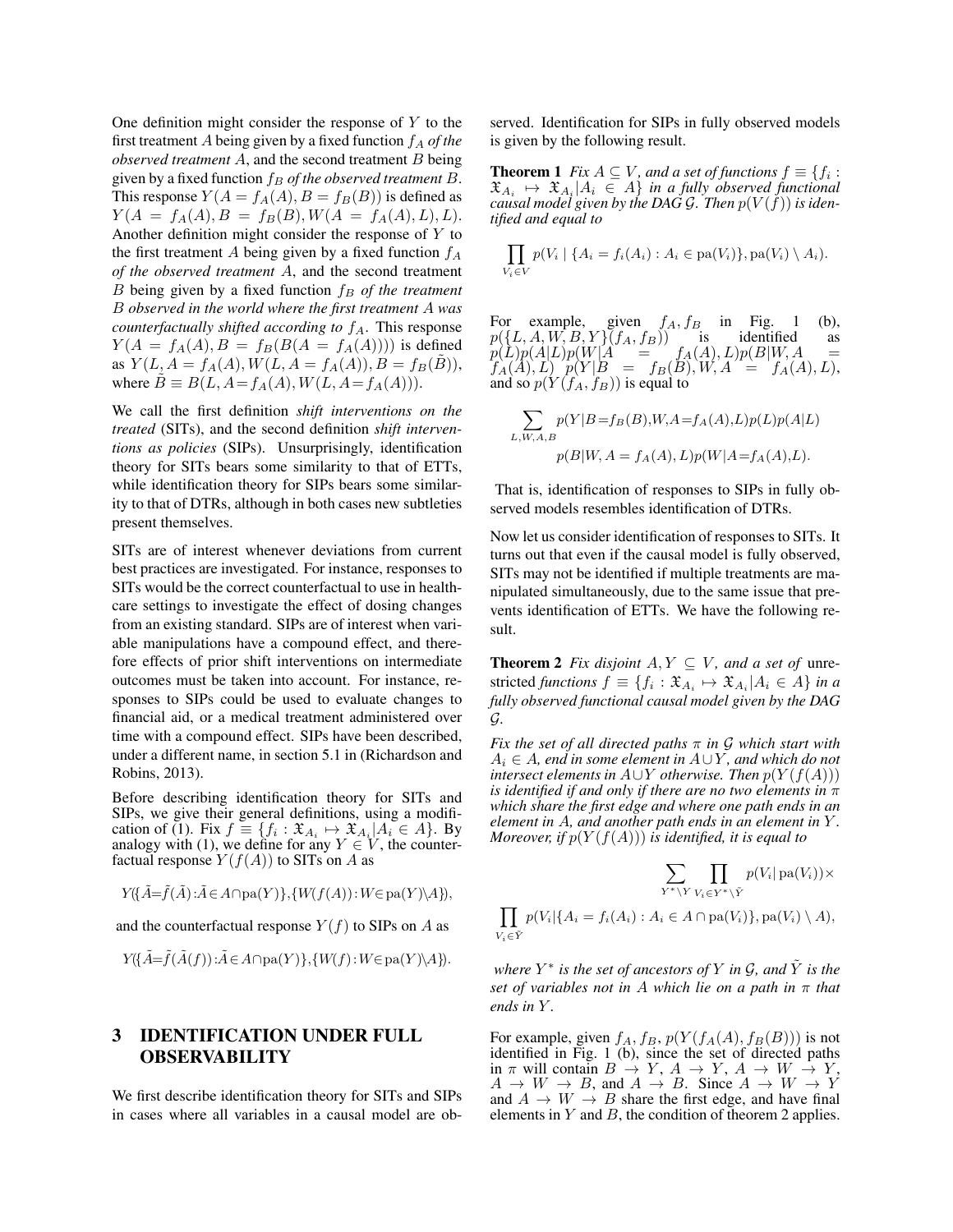However, if we consider identification of the same distribution  $p(Y(f_A(A), f_B(B)))$  in Fig. 1 (c), where the edge  $W \rightarrow B$  is absent, we obtain identification:

$$
\sum_{L,A,W,B} (p(B|W,A,L)p(A|L)p(L)) \times \tag{4}
$$

$$
(p(Y|B = f_B(B), W, A = f_A(A), L)p(W|A = f_A(A), L))
$$

Note that while identification of ETTs and SITs in fully observed DAGs runs into a similar difficulty having to do with *recanting witnesses* (Avin et al., 2005), identification results for these two types of counterfactuals are nevertheless quite different. This is because ETTs are defined as functions of *counterfactual conditionals*  $p(Y(a)|A = a')$  for some set A, while SITs are defined as *counterfactual marginals*.

# 4 IDENTIFICATION WITH HIDDEN VARIABLES

Most causal inference problems of practical importance contain hidden but relevant variables, motivating the use of causal models of a DAG where some variables are not observed. As we now show, identification theory implied by the structural causal model of DAGs with hidden variables is more involved for both SIPs and SITs.

Identification theory of a causal model of a DAG  $G$  with vertices  $V \cup H$ , where V corresponds to observed variables and  $H$  corresponds to hidden variables is often phrased on an acyclic directed mixed graph (ADMG) called a latent projection (Verma and Pearl, 1990). By an ADMG we mean a graph with directed  $(\rightarrow)$  and bidirected  $(\leftrightarrow)$  edges and no directed cycles.

Given a DAG  $G(V \cup H)$  where V are observed variables and H are hidden variables, we define the *latent projection* ADMG  $G(V)$  with vertices V as follows. For every  $V_i, V_j \in V$ , if there exists in  $\mathcal G$  a directed path from  $V_i$  to  $V_j$  with all intermediate vertices in H, an edge  $V_i \rightarrow V_j$ exists in  $\mathcal{G}(V)$ . For every  $V_i, V_j$ , if there exists a colliderfree path from  $V_i$  to  $V_j$  in  $\mathcal G$  with the first edge on the path of the form  $V_i \leftarrow$  and the last edge on the path of the form  $\rightarrow V_j$ , an edge  $V_i \leftrightarrow V_j$  exists in  $\mathcal{G}(V)$ . For example, if  $L$  is unobserved in Fig. 1 (a), then the resulting latent projection is shown in Fig. 1 (e). This example illustrates that latent projections are not always simple graphs.

Latent projections are used because for any two distinct DAGs  $G_1(V \cup H_1)$ ,  $G_2(V \cup H_2)$  that share the same latent projection  $\mathcal{G}(V) \equiv \mathcal{G}_1(V) = \mathcal{G}_2(V)$  also share non-parametric identification theory (Richardson et al., 2017).

Before describing this theory, we introduce a few additional definitions we will need. Given an ADMG  $G$ , and  $S \subseteq V$ , define the induced subgraph  $\mathcal{G}_S$  to be a graph containing vertices in  $S$ , and any edge in  $G$  connecting elements of S. Given an ADMG  $\mathcal{G}$ , a district of  $G$  is a bidirected-connected component. The set of districts of  $G$  forms a partition of vertices in  $G$ , and is denoted by  $\mathcal{D}(\mathcal{G})$ . Finally, given a set S in  $\mathcal{G}$ , define  $pa(S) \equiv \bigcup_{S_i \in S} pa(S_i).$ 

Identification theory in hidden variable models uses AD-MGs in an analogous way identification theory in fully observed models uses DAGs. Just as the structural causal model defined on a fully observed DAG  $\mathcal{G}(V)$  implies the DAG factorization on the observed data distribution with respect to  $\mathcal{G}(V)$ , and identification of *all* interventional distributions  $p(V(a))$  in terms of a modified factorization of  $G$ , so does the structural causal model defined on a hidden variable DAG  $\mathcal{G}(V \cup H)$  implies the *nested Markov factorization* (Richardson et al., 2017) on the observed data distribution with respect to the latent projection ADMG  $\mathcal{G}(V)$ , and identification of certain marginal interventional distributions  $p(Y(a))$  in terms of a modified nested factorization of  $\mathcal{G}(V)$  given by the *ID algorithm* (Tian and Pearl, 2002; Shpitser and Pearl, 2006).

The nested Markov factorization of  $p(V)$  with respect to an ADMG  $G(V)$  is defined in terms of *Markov kernels* of the form  $q_S(\dot{S} | W_S)$ , with a single kernel for each subset  $S \subseteq V$  that is *an intrinsic set*. A Markov kernel  $q_S(S)$  $W_S$ ) is any map from  $\mathfrak{X}_{W_S}$  to normalized densities over S. For any  $A \subseteq S$ , conditioning and marginalization in Markov kernels is defined in the usual way as:

$$
q_S(A|W_S) \equiv \sum_{S \backslash A} q_S(S|W_S); \ q_S(S|A, W_S) \equiv \frac{q_S(S|W_S)}{q_S(A|W_S)}.
$$

A set S is intrinsic in G if  $\mathcal{G}_S$  contains a single district and is reachable in  $G$ . A set  $S$  is said to be reachable in  $G$  if there exists a sequence of ADMGs  $G_1, \ldots, G_k$  such that  $G_1 \equiv G$ ,  $G_k \equiv G_s$ , each  $G_i$  is obtained from  $G_{i+1}$ by removing a specific vertex  $V_i$  and all edges with  $V_i$ as one endpoint. Finally, for each  $G_{i+1}$ , the vertex  $V_i$  to be removed to obtain  $\mathcal{G}_i$  has no directed and bidirected (consisting entirely of  $\leftrightarrow$  edges) path to *any* other vertex  $V_i$  in  $\mathcal{G}_{i+1}$ .

The Markov kernels defining the nested Markov models are always functionals of  $p(V)$ . For example, in Fig. 1 (d), the Markov kernels corresponding to all intrinsic sets are:

$$
q_A(A) = p(A); q_M(M|A) = p(M|A);
$$
  
\n
$$
q_{\{Y,A\}}(Y, A|M) = p(Y|A, M)p(M);
$$
  
\n
$$
q_Y(Y|M) = \sum_A p(Y|M, A)p(A).
$$

We describe the general scheme for deriving functionals for intrinsic Markov kernels from  $p(V)$  in the Supplement.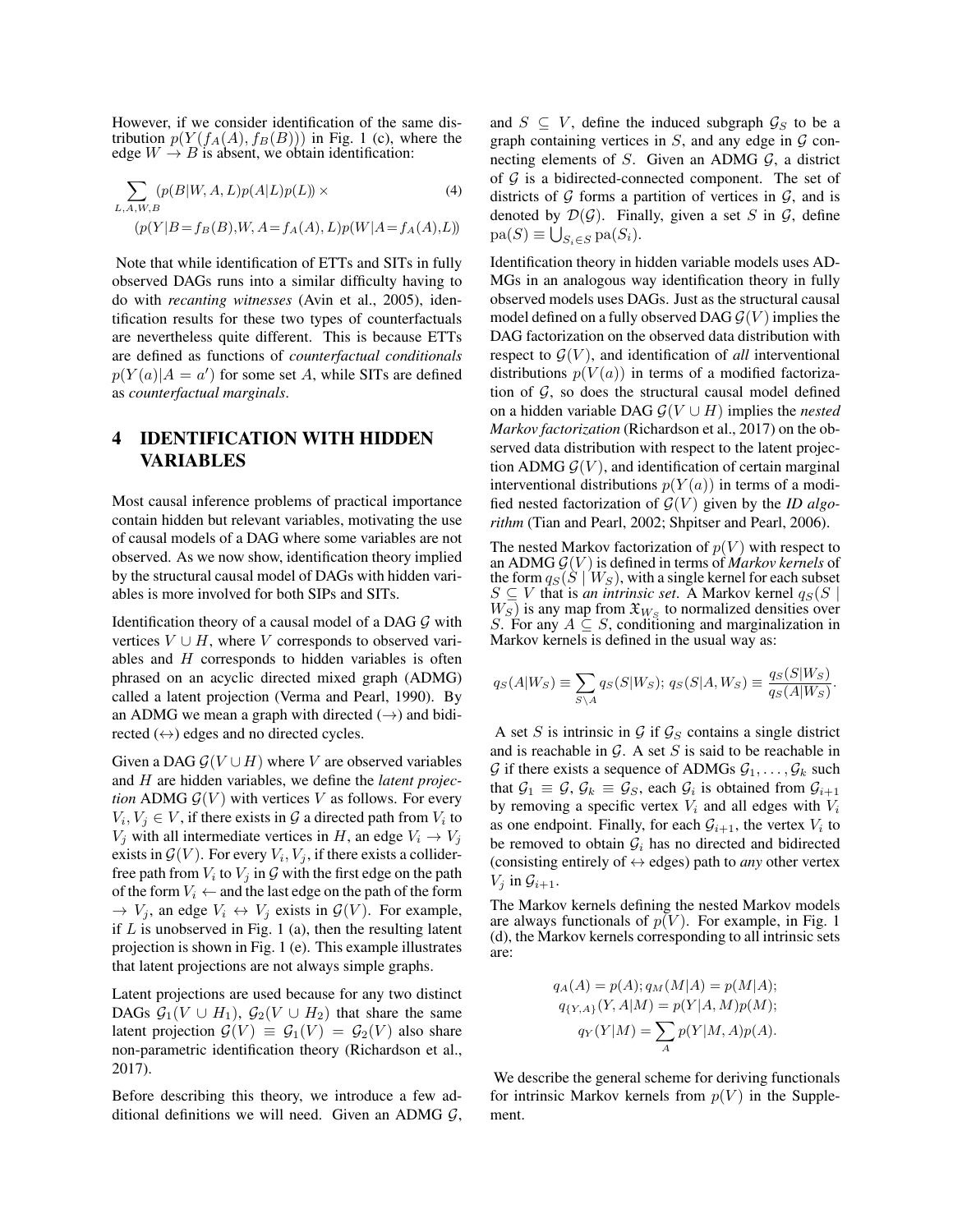The nested Markov factorization expresses  $p(V)$  and any kernel  $q_R(R \mid W_R)$  where R is a reachable set in terms of Markov kernels corresponding to intrinsic sets, as follows:

$$
p(V) = \prod_{D \in \mathcal{D}(\mathcal{G}(V))} q_D(D \mid W_D),
$$

$$
q_R(R \mid W_R) = \prod_{D \in \mathcal{D}(\mathcal{G}(V)_R)} q_D(D \mid W_D).
$$

For instance, the nested Markov factorization for the ADMG in Fig. 1 (d) implies  $p(Y, M, A)$  $q_{\{Y,A\}}(Y,A|M)q_M(M|A)$ , which is sometimes called the district or c-component factorization of an ADMG.

Given disjoint subsets  $Y$ ,  $A$  of  $V$ , the nested Markov factorization naturally leads to the following reformulation of the complete algorithm for identification of  $p(Y(a))$ , sometimes called the *ID algorithm* (Shpitser and Pearl, 2006). This algorithm can be expressed as a modified nested Markov factorization as follows:

$$
p(Y(a)) = \sum_{Y^* \backslash Y} \prod_{D \in \mathcal{G}(V)_{Y^*}} q_D(D \mid W_D)|_{\{A_i = a_i : A_i \in W_D \cap A\}},
$$

where  $Y^*$  is ancestors of Y in  $\mathcal{G}_{V \setminus A}$ . This factorization is defined provided each  $D$  on the right hand side is intrinsic, otherwise it is undefined and  $p(Y(a))$  is not identified given the structural causal model for any hidden variable DAG  $G(V \cup H)$  that yields the latent projection  $\mathcal{G}(V)$ .

For example, in the graph shown in Fig. 1 (d), we have:

$$
p(Y(a)) = \sum_{M} \underbrace{\left(\sum_{A} p(Y|M,A)p(A)\right)}_{q_Y(Y|M)} \underbrace{p(M|a)}_{q_M(M|A=a)},
$$

known as the *front-door formula*, while  $p(Y(a))$  is not identified in Fig. 1 (e).

Identification of SIPs can be characterized in terms of the nested Markov factorization, with an additional subtlety, by the following result.

**Theorem 3** *Fix disjoint subsets*  $A, Y \subseteq V$ *, and a set of* unrestricted *functions*  $f \equiv \{f_i : \mathfrak{X}_{A_i} \mapsto \mathfrak{X}_{A_i} | A_i \in A\}$ *in a functional causal model given by the DAG*  $\mathcal{G}(V \cup H)$ *that yields the latent projection ADMG*  $\mathcal{G}(V)$ *. Define*  $Y^*$ *as the set of ancestors of* Y *in*  $\mathcal{G}(V)$ *. Then*  $p(Y(f))$  *is identified if and only if for some district*  $D \in \mathcal{D}(\mathcal{G}_{Y^*})$ *, no element of* A *in* D *has children in* D *in*  $\mathcal{G}_D$ *. Moreover, if*  $p(Y(f))$  *is identified, it is equal to* 

$$
\sum_{Y^* \backslash Y} \prod_{D \in \mathcal{D}(\mathcal{G}_{Y^*})} q_D(D|W_D)|_{\{A_i = f_i(A_i): A_i \in A \cap \text{pa}(D)\}}
$$

As an example, the distribution  $p(Y(f))$  in Fig. 1 (d) is identified, since the districts of ancestors of  $Y$  are  ${A, Y}$ , and  ${M}$ , and no district contains a child of A in the induced subgraph for that district. The identifying formula is  $\sum_{M,A} p(Y|A, M)p(A)p(M|A = f(A)).$ On the other hand, the distribution  $p(Y(f))$  in Fig. 1 (e) is not identified, even though the single district among the ancestors of Y, namely  $\{A, Y\}$ , is intrinsic. This is because this district contains a child of A.

Identification of SITs is a little more involved, as we must also ensure the difficulty described with the ETT, where the counterfactual is a function of a non-identified marginal of the form  $p(W(A_i = f_i(A_i)), W)$  is avoided.

**Theorem 4** *Fix disjoint subsets*  $A, Y \subseteq V$ *, and a set of* unrestricted *functions*  $f \equiv \{f_i : \mathfrak{X}_{A_i} \mapsto \mathfrak{X}_{A_i} | A_i \in A\}$ *in a functional causal model given by the DAG*  $\mathcal{G}(V \cup H)$ *that yields the latent projection ADMG*  $\mathcal{G}(V)$ *. Fix the set of all directed paths*  $\pi$  *in*  $\mathcal{G}(V)$  *which start with*  $A_i \in A$ *, end in some element in* A∪Y *, and which do not intersect elements in* A ∪ Y *otherwise. Define* Y <sup>∗</sup> *as the set of ancestors of* Y *in*  $\mathcal{G}(V)$ *. Then*  $p(Y(f(A)))$  *is identified if and only if*

- *There are no two paths in* π *which start with the same edge, and where one path ends in an element of* Y *, and another in an element of* A*.*
- *Every element of* A *that lies in a district* D *in*  $\mathcal{G}(V)_{Y^*}$  does not have children in D in  $\mathcal{G}_D$ .
- *For any two paths in* π *where the second vertex on the path is in district* D*, either both paths have the final element in* A *or both paths have the final element in* Y.

*Moreover, if*  $p(Y(f(A)))$  *is identified, it is equal to* 

$$
\sum_{Y^* \backslash Y} \prod_{D \in \mathcal{D}(\mathcal{G}_{Y^*})} q_D(D|W_D)|_{\{A_i = f_i(A_i): A_i \in A \cap \text{pa}^Y(D)\}},
$$

*where* pa<sup>Y</sup> (D) *are parents of* D *along edges that are first edges on paths in*  $\pi$  *that end in*  $Y$ *.* 

As an example of the application of this theorem, consider Fig. 1 (f), where we are interested in identifying  $p(Y(A_1 = f_1(A_1), A_2 = f_2(A_2)))$ . If all green edges are absent, the conditions of the theorem are satisfied, and this distribution is identified, in fact by the same functional as in (4). If the edge (1) is present, identification fails because of the presence of paths  $A \rightarrow$  $W \rightarrow B$  and  $A \rightarrow W \rightarrow Y$ , as in Theorem 2. If the edge (2) is present, there exists a district in  $Y^*$ , namely  $\{A, L, W, Y\}$  with an element A in the district that also has a child in the district  $(W)$ . If the edge (3) is present, a path  $A \rightarrow B$  ends in a treatment, while a path  $A \rightarrow Y$ ends in an outcome, and both paths have a second vertex in the same district.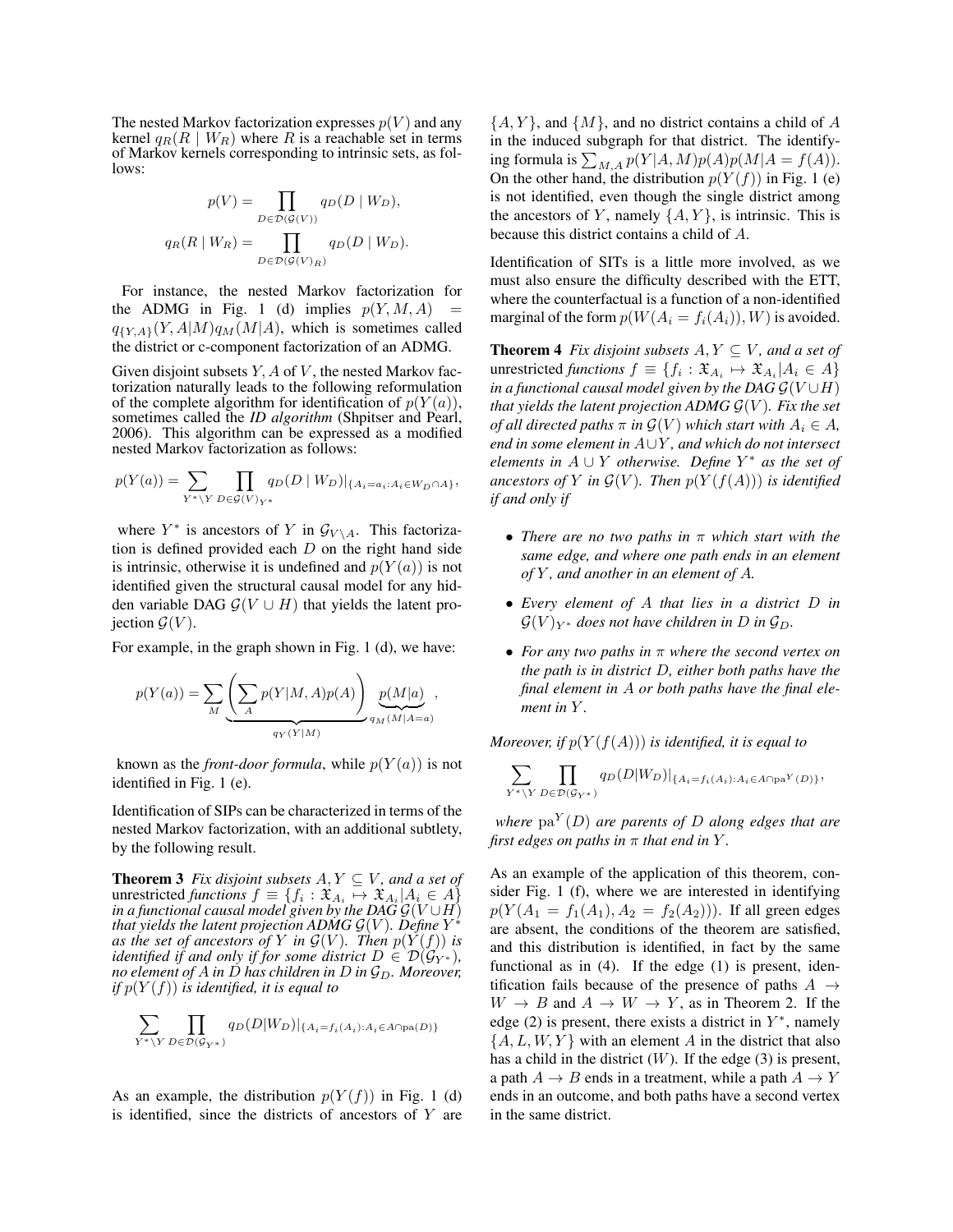

Figure 2: An example where SITs and SIPs give different identifying functionals for  $p(Y(f))$  and  $p(Y(f(A)))$ respectively.

#### A Note On Completeness

Completeness results in this section have specified an *unrestricted* set of shift functions  $f \equiv \{f_i : \mathfrak{X}_{A_i} \mapsto \mathfrak{X}_{A_i} \mid$  $A_i \in A$ , and only hold under a sufficiently large class of shift functions that allow counterexamples in our proofs to be constructed. Results of this type are in the spirit of non-parametric identification theory in the sense that shift functions act as a kind of user-specified structural equation, and identification theory results are often stated in a way that does not restrict structural equations. A similar notion of completeness for Tian's identification algorithm for responses to dynamic treatment regimes (Tian, 2008), was shown to hold in (Shpitser and Sherman, 2018).

Identification theory for sufficiently restricted classes of shift functions becomes considerably more complicated than stated here, and indeed it may be possible identification may be shown to hold even if the response to an unrestricted class of shift functions is not identified. The situation is similar to one where semi-parametric restrictions are placed on structural equations in a causal model.

It is also worth noting we will always have identification when shift functions are specified as identity functions, in which case the interventional distributions of  $p(Y(f))$ or  $p(Y(f(A)))$  are equal to  $p(Y)$ .

#### Differences In Identifying Functionals

We now give another example that illustrates that when SITs and SIPs that involve multiple treatments are identified, they will in general give different identifying functionals. Consider the hidden variable causal model represented by a graph in Fig. 2, where  $Y$  is the outcome of interest, and we are interested in its response to both SITs and SIPs on treatment variables  $A_0$  and  $A_1$ .

Here,  $Y^* = \{Y, T, A_1, Z, W, A_0\}$ , and the set of districts in  $\mathcal{D}(\mathcal{G}_{Y^*})$  are  $D_1 = \{A_0\}, D_2 = \{W, A_1, Y\}, D_3 =$  $\{Z\}, D_4 = \{T\}.$  We first note that the SIP  $p(Y(f))$ is identified because no elements of A in some district D have children in that district. In particular, for  $A_0 \in D_1 = \{A_0\}, \text{ch}_{\mathcal{G}_{D_1}}(A_0) = \emptyset$ , and for  $A_1 \in D_2 =$ 

 $\{W, A_1, Z, T\}.$ 

The corresponding sets  $pa(D)$  for each district D are  $pa(D_1) = \emptyset$ ,  $pa(D_2) = \{A_0, Z, T\}$ ,  $pa(D_3) =$  $\{W, A_0\}$ , pa $(D_4)$  =  $\{A_0, A_1\}$ , and therefore  $A \cap$  $pa(D_1) = \emptyset$ ,  $A \cap pa(D_2) = \{A_0\}$ ,  $A \cap pa(D_3) =$  ${A_0}, A \cap pa(D_4) = {A_0, A_1}.$ 

The identifying functional from applying theorem 3 is therefore

$$
\sum_{A_0, W, Z, A_1, T} \{p(A_0)\} \{p(Y|A_0 = f_0(A_0), Z, W, A_1, T) \times p(W)p(A_1|A_0 = f_0(A_0), Z, W)\} \times \{p(Z|W, A_0 = f_0(A_0))\} \times \{p(T|A_0 = f_0(A_0), A_1 = f_1(A_1))\},\
$$

with each term corresponding to the districts in  $Y^*$  enclosed in braces.

Next, consider the SIT  $p(Y(f(A)))$  for  $A = \{A_0, A_1\}$ . We note that  $A \cup Y = \{A_0, A_1, Y\}$ .  $Y^*$  is unchanged, and all three identification conditions are satisfied. The set of paths  $\pi$  are

$$
\pi = \{(A_0, T, Y), (A_0, Z, A_1), (A_1, T, Y), (A_0, Y)\}
$$

 $p a^{Y}(D)$  for each district are  $p a^{Y}(D_1) = \emptyset$ ,  $p a^{Y}(D_2) =$  ${A_0}, \text{pa}^Y(D_3) = \emptyset, \text{pa}^Y(D_4) = {A_1}. \text{pa}^Y(D_2)$ only includes  $A_0$ , as there is only one path ending in Y whose first edges are parents of  $D_2$  – namely,  $A_0 \rightarrow Y$ .  $pa^Y(D_3)$  is empty since no such paths exist.  $A \cap pa^Y(D)$ for each D gives  $A \cap pa^Y(D_1) = \emptyset$ ,  $A \cap pa^Y(D_2) =$  ${A_0}, A \cap \text{pa}^Y(D_3) = \emptyset, A \cap \text{pa}^Y(D_4) = {A_1},$ 

which means that the identifying functional is changed in exactly one place –  $p(Z|W, A_0 = f_0(A_0))$  is replaced with  $p(Z|W, \bar{A_0})$ , yielding:

$$
\sum_{A_0, W, Z, A_1, T} \{p(A_0)\} \{p(Y|A_0 = f_0(A_0), Z, W, A_1, T) \times p(W)p(A_1|A_0 = f_0(A_0), Z, W)\} \times \{p(Z|W, A_0)\} \times \{p(T|A_0 = f_0(A_0), A_1 = f_1(A_1)\}.
$$

Once again, each term corresponding to the districts in Y ∗ is enclosed in braces.

### 5 PARAMETRIC AND SEMI-PARAMETRIC INFERENCE

Assessing the impact of responses to SIPs and SITs entails evaluating functions of counterfactual distributions  $p(Y(f))$  and  $p(Y(f(A)))$  from data. Here we concentrate on estimating expected value parameteres  $\beta$  in cases where these distributions are identified, e.g.  $\mathbb{E}[Y(f)],$ and  $\mathbb{E}[Y(f(A))].$ 

If a parametric model for the observed data distribution  $p(V)$ , or a sufficiently large part of the distribution, can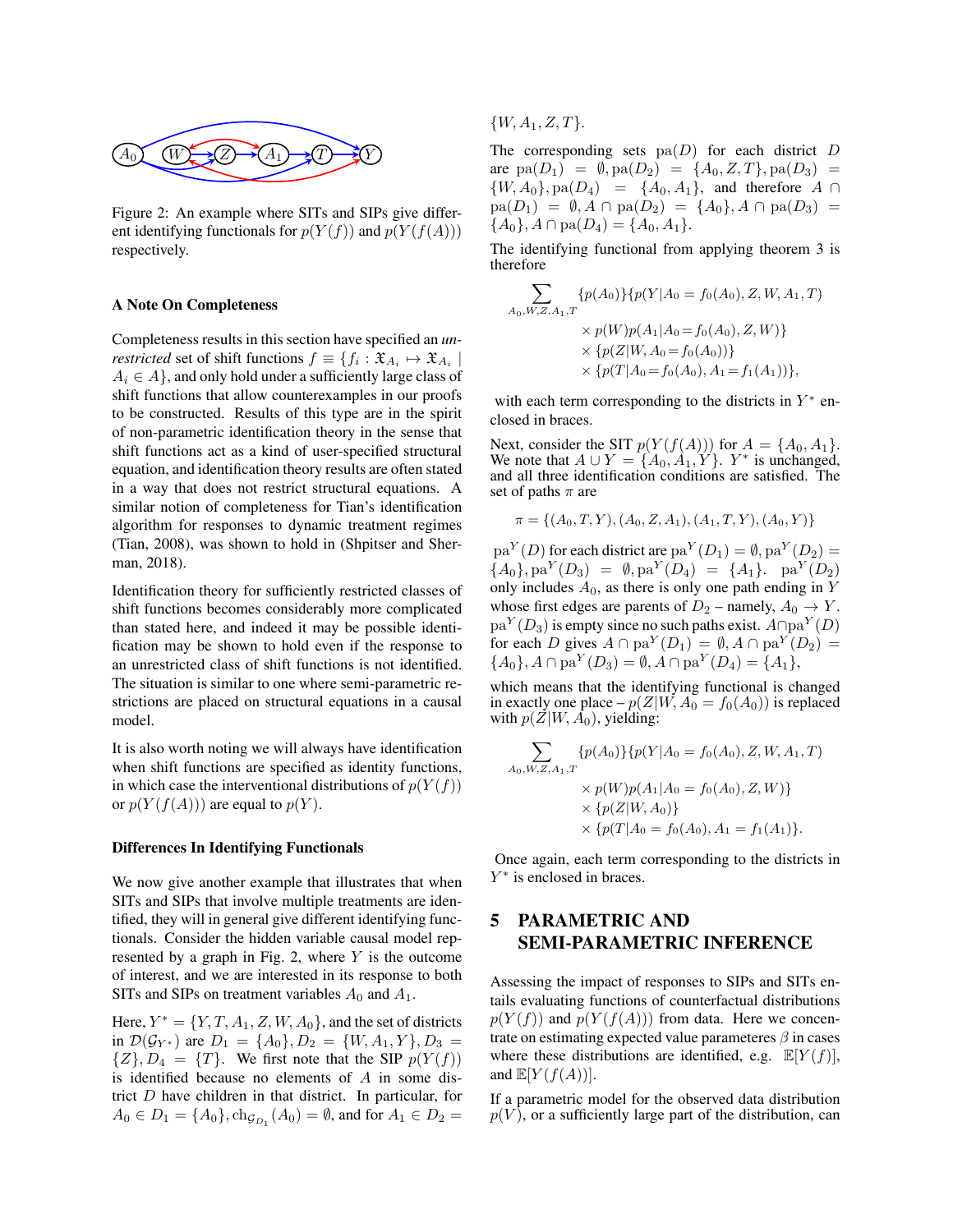be correctly specified, maximum likelihood plug-in estimators are used for efficient statistical inference for  $\beta$ . In the fully observed model, plug-in estimators may be straightforwardly derived from a DAG observed data likelihood. For example,  $\mathbb{E}[Y(f_A(A), f_B(B))]$  with respect to the distribution in (4) may be estimated via

$$
\frac{1}{n} \sum_{i} \sum_{B,W} p(B|W, A_i, L_i; \hat{\eta}_B) p(W|A = f_A(A_i), L_i; \hat{\eta}_W)
$$

$$
\mathbb{E}[Y|B = f_B(B), W, A = f_A(A_i), L_i; \hat{\eta}_Y],
$$

where  $\hat{\eta}_B$ ,  $\hat{\eta}_W$ ,  $\hat{\eta}_Y$  are maximum likelihood estimates of parameters for parametric models above.

If  $\beta$  is identified in a hidden variable model with a latent projection ADMG  $G(V)$ , parametric statistical inference is sometimes possible using plug-in estimators that maximize nested Markov likelihoods, which are known for discrete data (Evans and Richardson, 2018), and multivariate normal distributions (Shpitser et al., 2018). We do not discuss these estimators further in the interests of space.

If a parametric likelihood cannot be assumed, statistical inference must proceed within a semi-parametric or nonparametric model, where a part of the likelihood or the whole likelihood is infinite-dimensional. In such cases, plug-in estimators are known to have non-negligible first order bias. A principled alternative approach to obtaining high quality consistent estimators is based on the semi-parametric theory, and influence functions (Tsiatis, 2006).

The resulting *regular asymptotically linear* (RAL) estimators take the form

$$
\sqrt{n}(\hat{\beta} - \beta) = \frac{1}{\sqrt{n}} \sum_{i=1}^{n} \phi(Z_i) + o_p(1),
$$

where  $\phi \in \mathbb{R}^q$  with mean zero and finite variance,  $o_p(1)$ denotes a term that approaches to zero in probability, and  $\phi(Z_i)$  is the *influence function (IF)* of the *i*th observation for the parameter vector  $\beta$ . RAL estimators are consistent and asymptotically normal (CAN), with the variance of the estimator given by its IF:

$$
\sqrt{n}(\hat{\beta} - \beta) \xrightarrow{\mathcal{D}} \mathcal{N}(0, \phi \phi^T).
$$

Thus, there is a bijective correspondence between RAL estimators and IFs.

We now derive the IF for  $\beta$  in a single treatment setting given by Fig. 1 (a), where SITs and SIPs coincide.

**Theorem 5** *Fix*  $\beta = \sum_{C,A} \mathbb{E}[Y|a = f(A), C]p(A|C)p(C)$ *,* which is equal to  $\mathbb{E}[Y(\hat{f}(A))] = \mathbb{E}[Y(f)]$  *under the model in Fig. 1 (a). The efficient influence function for* β *under the non-parametric observed data model is given* *by*

$$
U(\beta) = \frac{\sum_{A'} \mathbb{I}(A = f(A'))p(A' | C)}{p(A | C)} \{Y - \mathbb{E}[Y | A, C]\} + \mathbb{E}[Y | a = f(A), C]\} - \beta
$$
\n(5)

The influence function  $U(\beta)$  leads to a RAL estimator which solves the estimating equation  $\mathbb{E}[U(\beta)] =$ 0, and which resembles augmented inverse probability weighted (AIPW) estimators derived in other contexts in causal inference (Scharfstein et al., 1999). As is often the case with these estimators, our estimator exhibits the property of *double robustness*, where the estimator remains consistent in the union model where either  $\mathbb{E}[Y|A,C]$  or  $p(A|C)$  is correctly specified.

Theorem 6 *The estimator of* β *which solves the estimat*ing equation  $\mathbb{E}[U(\beta)] = 0$  is consistent, and asymptot*ically normal (CAN) in the union model where one of*  $\pi(C; \eta_A) = p(A|C), m(A, C; \eta_Y) = \mathbb{E}[Y|A, C]$  *is correctly specified.*

In the Supplement we also derive the efficient influence function for the shift intervention  $p(Y(f))$  in a variant of the causal model shown in Fig. 1 (d) that also contains a vector of baseline covariates.

### 6 SIMULATIONS AND A DATA APPLICATION

We now present a simulation study that demonstrates our estimator is doubly robust to misspecification of either the  $E[Y|A, C]$  model or the  $p(A|C)$  model. The precise data generating process is described in the Supplement.

Based on the simulation above, our parameter of interest  $\beta = E[Y(f(A))]$ , where  $f(A) = A + 0.5$ , is equal to 6.5. We simulated datasets of size 500 and used 5000 replicates. The results are seen in Fig. 3a, where  $\mathcal{M}_{y,a}$ denotes the correctly specified models for  $\mathbb{E}[Y|A, C]$ , and  $p(A|C)$ ,  $\mathcal{M}_{y,a^*}$  denotes the model where only  $\mathbb{E}[Y|A, C]$  is specified correctly,  $\mathcal{M}_{y^*, a}$  denotes the model where only  $p(A|C)$  is specified correctly, and  $\mathcal{M}_{u^*,a^*}$  denotes the model where both  $\mathbb{E}[Y|A,C]$  and  $p(A|C)$  are specified incorrectly. As expected, the estimates show no bias for  $\mathcal{M}_{y,a}$ ,  $\mathcal{M}_{y,a^*}$ , and  $\mathcal{M}_{y^*,a}$ , while bias is introduced in the model  $\mathcal{M}_{y^*,a^*}$ .

#### Data Application

We now describe our data application. Intensive care unit (ICU) readmission ("bounceback") after cardiac surgery is costly and associated with worse mortality and morbidity outcomes (Benetis et al., 2013). We used our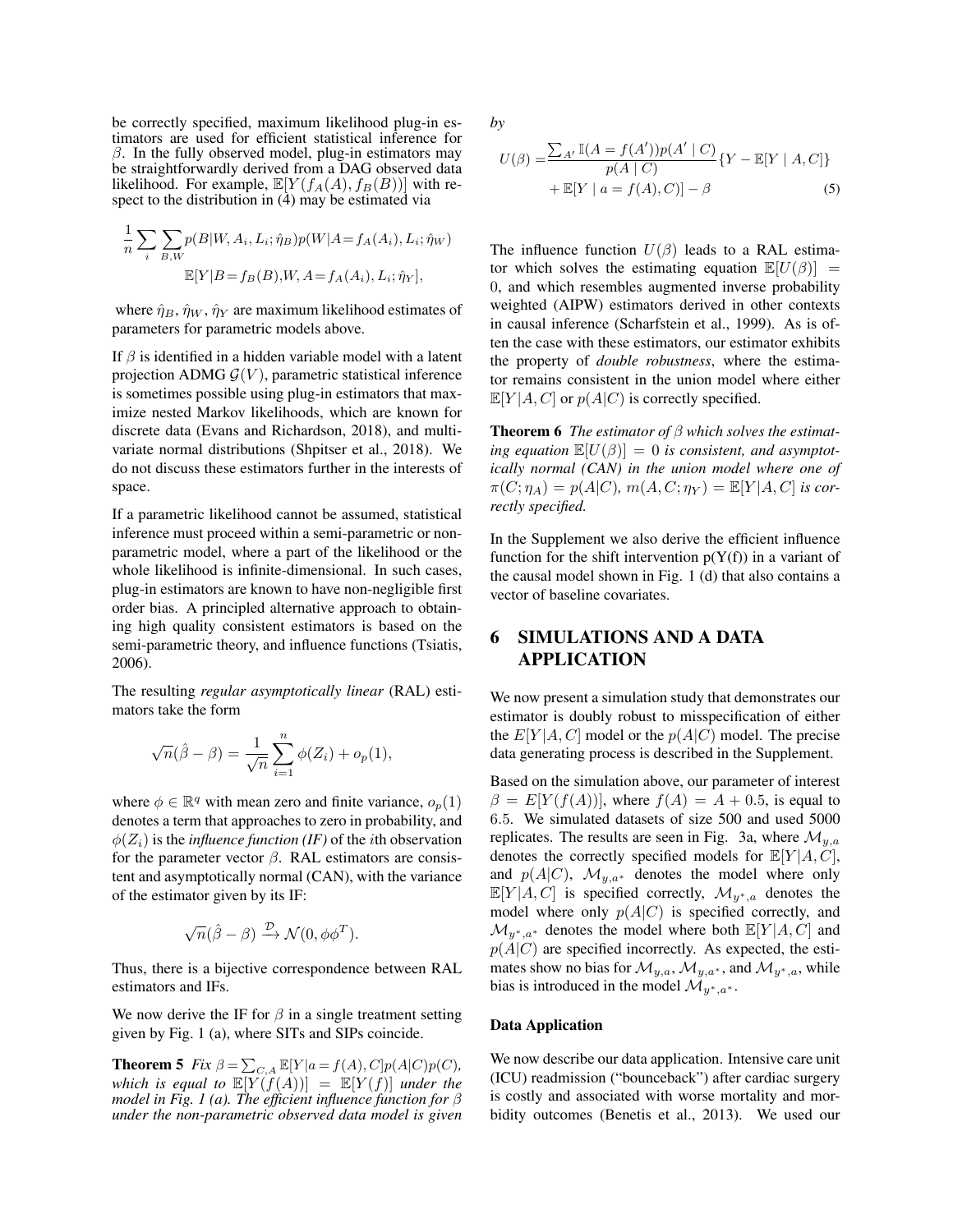

Figure 3: (a) Estimation of  $\mathbb{E}[Y(f(A))]$  using (6) under various types of model misspecification. (b) Empirical distribution ( $N = 500$ ) of  $\hat{\beta}_{f(A)} - \hat{\beta}_A$ , with 95% confidence interval (-0.0043, 0.0047). (c) The bounceback probability (Y axis) learned by the random forest model for  $\mathbb{E}[Y|A,C]$  vs discretized length of stay (X axis) for all patients in the data set. Blue values denote bounceback actually occurred, red values indicate bounceback did not actually occur.

methods to estimate shift interventions to investigate whether increasing length of stay may influence the probability of bounceback. Data from 5242 patient visits to our institution who had undergone a surgical procedure on the heart, entered the hospital ICU at any point, and did not die during the visit were curated from our institution's contribution to the Society of Thoracic Surgeon Adult Cardiac Surgery database, and our internal electronic health records. 151 discrete and continuous variables covering patient demographics, medications, as well as pre-, inter- and post-operative status were used.

We partitioned variables in the dataset into three types: the treatment variable  $A$  which is the number of initial ICU hours, discretized into 12-hour time intervals, the binary outcome Y representing bounceback, and a vector C of covariates representing potential confounders. We discretized  $A$  to avoid issues with lack of support. Specifically, we avoid unstable or invalid inferences which occur if  $p(A|C) = 0$ . We are interested in the change in probability of bounceback after a hypothetical increase of length of stay by 24 hours. We estimate this probability by using (6), where the outer expectation is evaluated empirically, and the required nuisance models  $p(A|C)$  and  $\mathbb{E}[Y|A, C]$  are estimated via a negative binomial regression (in case of overdispersion) and a random forest classifier, respectively. We are interested in a policy where patients receive an additional 24 initial ICU hours, denoted  $f(A) = A + 2$ .

We compare the total effect under the shift intervention  $\hat{\beta}_{f(A)} = \mathbb{E}[Y(f(A))]$  against the total effect under the observed distribution of  $A, \hat{\beta}_A = \mathbb{E}[Y(A)] = \mathbb{E}[Y]$ . The distribution for  $\hat{\beta}_{f(A)} - \hat{\beta}_A$  under 500 bootstrap samples is given in Fig. 3b. As the 95% bootstrap confidence interval contains 0, we fail to reject the null of no statistically significant effect of the shift intervention of increased initial ICU hours on ICU readmission rates.

To explore why the null hypothesis was not rejected, we considered the behavior of the learned outcome regression function  $\mathbb{E}[Y|A, C]$  with respect to A. Fig. 3c shows the predicted bounceback probabilities for each unit in our data, plotted vs their observed discretized length of stay. Red values denote no bounceback (the significantly more common case), while blue values denote bounceback. The response to the shift intervention that we estimated via (6) can be viewed as a modified empirical average of this regression, augmented with an inverse weighted term. The learned regression function appears to indicate that our data contains two types of patients: the significantly more common low risk patients, and the rarer high risk patients. Both types of patients occur at all durations of length of stay, and variations of length of stay are not a significantly predictive feature for type. In particular, variations in A do not significantly alter patient's risk from its level predicted from other features.

## 7 CONCLUSIONS

In this paper we define a type of soft intervention where a set of variables are manipulated to obtain values which are fixed functions of their previous values. We call this type of intervention *shift intervention*. We showed that if multiple variables are manipulated, shift interventions may be defined with respect to naturally occurring values of manipulated variables, or with respect to recursively defined values of manipulated variables responding to previous shift interventions. We gave a sound and complete identification algorithm for both types of shift interventions in fully observed and hidden variable causal models.

In addition, we derived an efficient semi-parametric estimator based on efficient influence functions for a special case of responses to shift interventions motivated by a clinical problem. We demonstrated the utility of our method by a simulation study, and applied it to consider how the readmission probability to the intensive care unit (ICU) of a hospital changes if the duration of the patients' stay in the ICU is manipulated to be longer.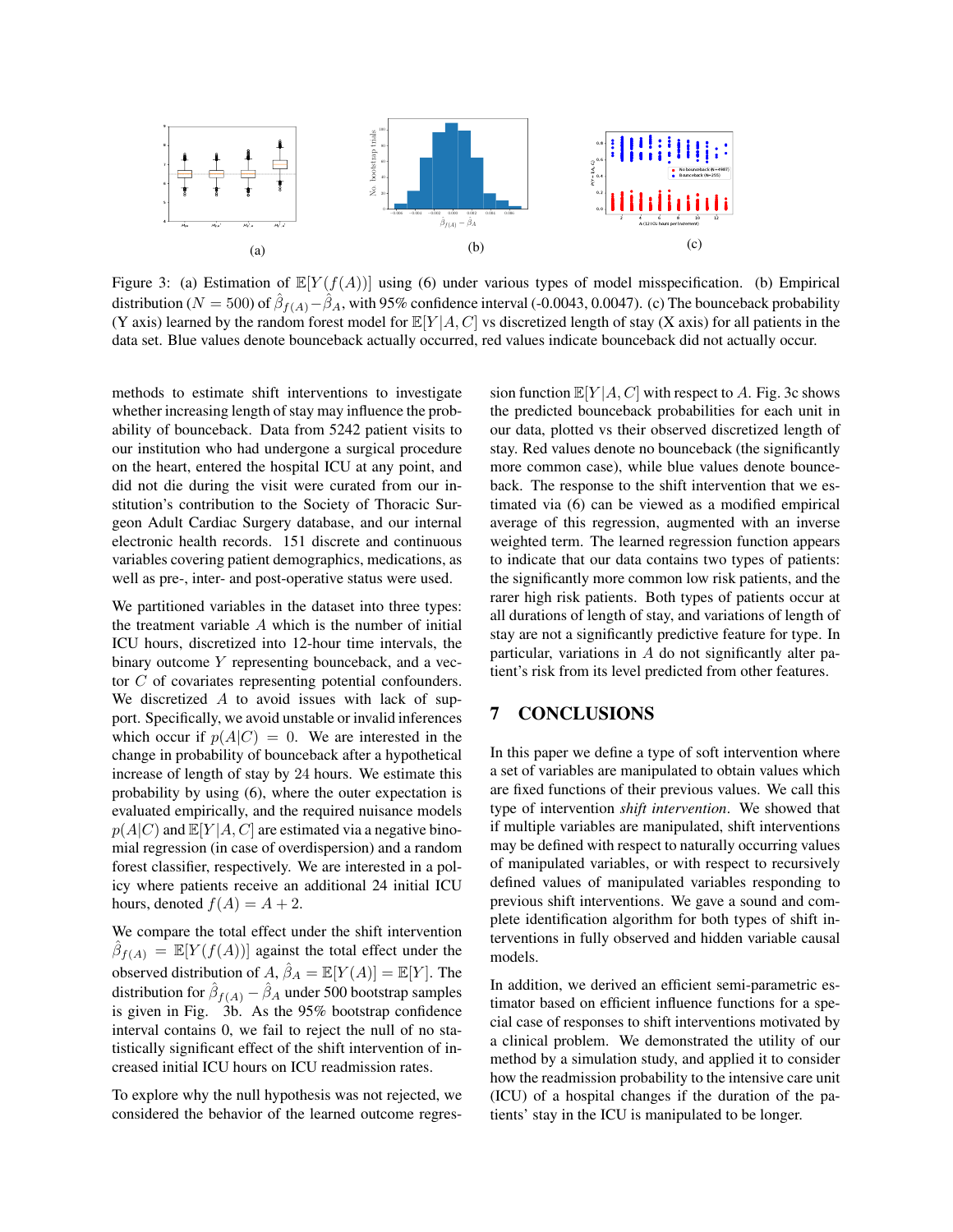### References

- C. Avin, I. Shpitser, and J. Pearl. Identifiability of pathspecific effects. In *Proceedings of the Nineteenth International Joint Conference on Artificial Intelligence (IJCAI-05)*, volume 19, pages 357–363. Morgan Kaufmann, San Francisco, 2005.
- R. Benetis, E. Širvinskas, B. Kumpaitiene, and Š. Kinduris. A case-control study of readmission to the intensive care unit after cardiac surgery. *Medical Science Monitor : International Medical Journal of Experimental and Clinical Research*, 19:148–152, Feb. 2013. ISSN 1234-1010. doi: 10.12659/MSM.883814.
- B. Chakraborty and E. Moodie. *Statistical Methods for Dynamic Treatment Regimes: Reinforcement Learning, Causal Inference, and Personalized Medicine*. New York: Springer-Verlag, 2013.
- F. Eberhardt. Direct causes and the trouble with soft interventions. *Erkenntnis*, 79(4):755–777, 2014.
- R. J. Evans and T. S. Richardson. Smooth, identifiable supermodels of discrete DAG models with latent variables. *Bernoulli*, 2018. (to appear).
- E. H. Kennedy. Nonparametric causal effects based on incremental propensity score interventions. *Journal of the American Statistical Association*, 114(526):645– 656, 2019. doi: 10.1080/01621459.2017.1422737.
- D. Malinsky, I. Shpitser, and T. S. Richardson. A potential outcomes calculus for identifying conditional path-specific effects. In *Proceedings of the 22nd International Conference on Artificial Intelligence and Statistics*, 2019.
- J. Neyman. Sur les applications de la thar des probabilities aux experiences agaricales: Essay des principle. excerpts reprinted (1990) in English. *Statistical Science*, 5:463–472, 1923.
- J. Pearl. *Probabilistic Reasoning in Intelligent Systems*. Morgan and Kaufmann, San Mateo, 1988.
- J. Pearl. *Causality: Models, Reasoning, and Inference*. Cambridge University Press, 2 edition, 2009. ISBN 978-0521895606.
- T. S. Richardson and J. M. Robins. Single world intervention graphs (SWIGs): A unification of the counterfactual and graphical approaches to causality. *preprint:* http://www.csss.washington.edu/Papers/wp128.pdf, 2013.
- T. S. Richardson, R. J. Evans, J. M. Robins, and I. Shpitser. Nested Markov properties for acyclic directed mixed graphs, 2017. Working paper.
- J. M. Robins, S. D. Mark, and W. K. Newey. Estimating exposure effects by modelling the expectation of exposure conditional on confounders. *Biometrics*, pages 479–495, 1992.
- D. B. Rubin. Causal inference and missing data (with discussion). *Biometrika*, 63:581–592, 1976.
- D. O. Scharfstein, A. Rotnitzky, and J. M. Robins. Adjusting for nonignorable drop-out using semiparametric nonresponse models. *Journal of the American Statistical Association*, 94:1096–1146, 1999.
- I. Shpitser and J. Pearl. Identification of joint interventional distributions in recursive semi-Markovian causal models. In *Proceedings of the Twenty-First National Conference on Artificial Intelligence (AAAI-06)*. AAAI Press, Palo Alto, 2006.
- I. Shpitser and J. Pearl. Effects of treatment on the treated: identification and generalization. In *Uncertainty in Artificial Intelligence*, volume 25. AUAI Press, 2009.
- I. Shpitser and E. Sherman. Identification of personalized effects associated with causal pathways. In *Proceedings of the 34th Annual Conference on Uncertainty in Artificial Intelligence (UAI-18)*, 2018.
- I. Shpitser and E. J. Tchetgen Tchetgen. Causal inference with a graphical hierarchy of interventions. *Annals of Statistics*, 44(6):2433–2466, 2016.
- I. Shpitser, R. J. Evans, and T. S. Richardson. Acyclic linear sems obey the nested markov property. In *Proceedings of the 34th Annual Conference on Uncertainty in Artificial Intelligence (UAI-18)*, 2018.
- J. Tian. Identifying dynamic sequential plans. *Proceedings of the Twenty-Fourth Conference Annual Conference on Uncertainty in Artificial Intelligence (UAI-08)*, pages 554–561, Corvallis, Oregon, 2008. AUAI Press.
- J. Tian and J. Pearl. A general identification condition for causal effects. In *Eighteenth National Conference on Artificial Intelligence*, pages 567–573, 2002. ISBN 0-262-51129-0.
- A. Tsiatis. *Semiparametric Theory and Missing Data*. Springer-Verlag New York, 1st edition edition, 2006.
- T. S. Verma and J. Pearl. Equivalence and synthesis of causal models. Technical Report R-150, Department of Computer Science, University of California, Los Angeles, 1990.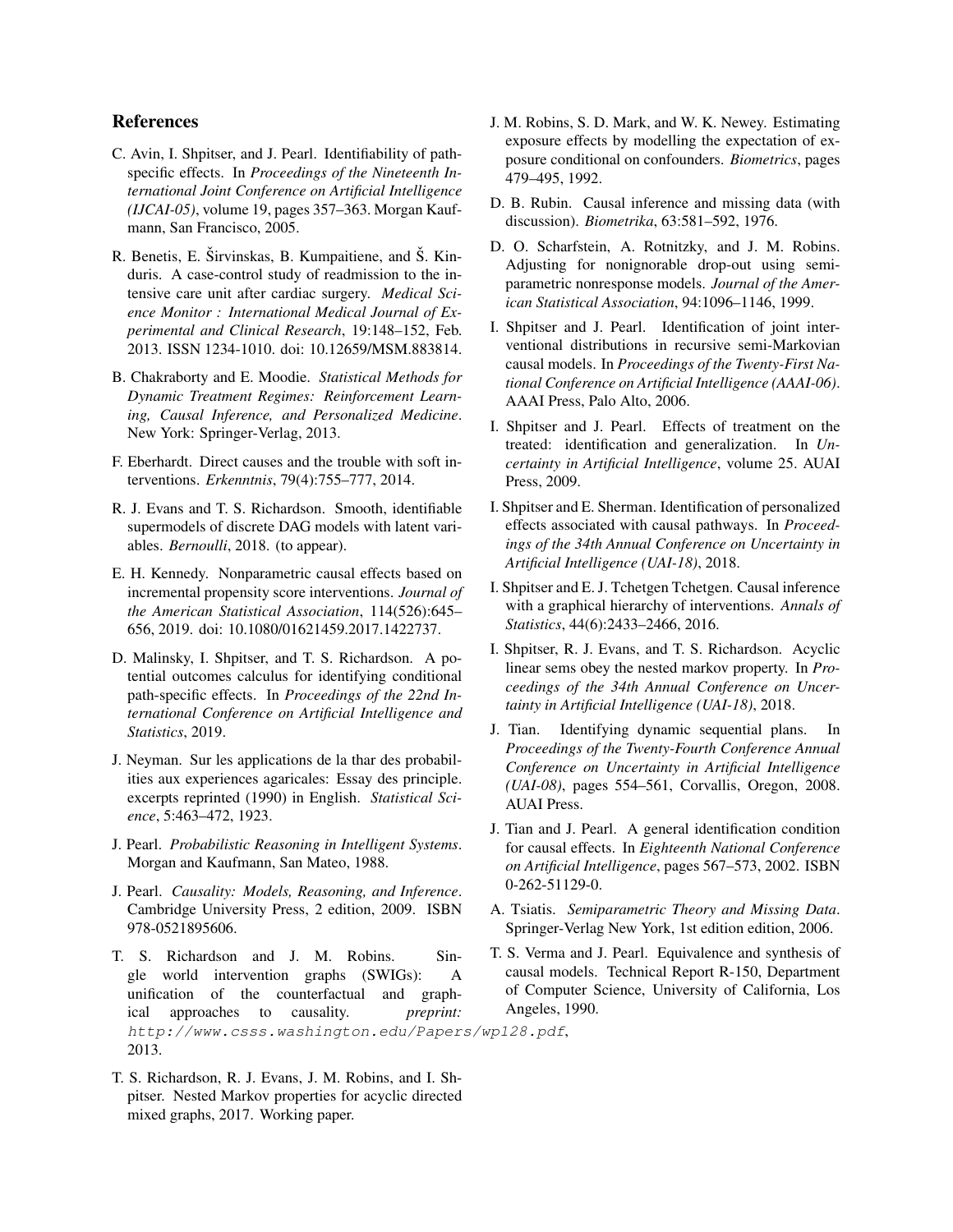### 8 Supplement

The supplement is organized as follows. Part A contains a description of the nested Markov model, and describes the functionals of the observed data distribution for every intrinsic Markov kernel that forms the factorization of this model. Part B contains details of our simulation study. Part C contains detailed proofs of all claims.

#### 8.1 A. The Nested Markov Model, and Intrinsic Markov Kernels

We reproduce the standard definition of the nested Markov model found in Richardson et al. (2017). In particular, we show that every every Markov kernel  $q_S(S|W_S)$  corresponding to an intrinsic set S in an ADMG  $\mathcal{G}(V)$  is a functional of the observed data distribution  $p(V)$  in the nested Markov model for  $\mathcal{G}(V)$ .

A conditional ADMG (CADMG)  $G(V, W)$  is an ADMG where a set of vertices in V are considered *random*, and a set of vertices in W are considered *fixed*. Any vertex  $W_i \in W$  may not have edges with arrowheads into  $W_i$ in  $\mathcal{G}(V, W)$ . By convention, districts in a CADMG are defined with respect to random vertices only.

A variable  $V_i \in V$  is said to be fixable in  $\mathcal{G}(V, W)$ if no element  $V_j \neq V_i$  in the district of  $V_i$  is a descendant of  $V_i$ . Given  $V_i$  fixable in  $\mathcal{G}(V, W)$ , define the graphical fixing operator  $\phi_{V_i}(\mathcal{G}(V, W))$  that yields a new CADMG  $\mathcal{G}(V \setminus \{V_i\}, W \cup \{V_i\})$  obtained from  $\mathcal{G}(V, W)$  by changing the status of  $V_i$  from random to fixed, and removing all edges adjacent to  $V_i$  with arrowheads into  $V_i$ . We define *fixable* sequences of vertices in a CADMG  $G(V, W)$ , as follows. The empty sequence  $\langle \rangle$  is fixable in any graph. Given a non-empty sequence of the form  $\sigma = \langle V_1, V_2, \ldots, V_k \rangle$ , define the tail of the sequence  $\tau(\sigma) \equiv \langle V_2, \ldots, V_k \rangle$ . A sequence  $\sigma$  is fixable in  $\mathcal{G}(V, W)$  if  $V_1$  is fixable in  $\mathcal{G}(V, W)$ , and  $\tau(\sigma)$  is a sequence fixable in  $\phi_{V_1}(\mathcal{G}(V,W))$ .

Given a CADMG  $G(V, W)$ , a kernel  $q_V(V | W)$ , and  $V_i$  fixable in  $\mathcal{G}(V, W)$ , define the kernel fixing operator  $\phi_{V_i}(q_V(V|W); \mathcal{G}(V,W))$  as:

$$
\phi_{V_i}(q_V(V|W); \mathcal{G}(V,W)) \equiv \frac{q_V(V|W)}{q_V(V_i| \operatorname{nd}(V_i), W)} \n= \tilde{q}_{V \setminus \{V_i\}}(V \setminus \{V_i\}|W \cup \{V_i\}),
$$

where  $\text{nd}(V_i)$  is the set of non-descendants of  $V_i$  in  $G(V, W)$ , and the kernel in the denominator is obtained from  $q_V(V|W)$  by marginalization and conditioning.

Given a fixable sequence  $\sigma = \langle V_1, V_2, \dots, V_k \rangle$  in  $G(V, W)$ , and a kernel  $q_V(V|W)$ , define

$$
\begin{aligned} \phi_{\langle\rangle}(\mathcal{G}(V,W)) &\equiv \mathcal{G}(V,W), \\ \phi_{\sigma}(\mathcal{G}(V,W)) &\equiv \phi_{\tau(\sigma)}(\phi_{V_1}(\mathcal{G}(V,W)). \end{aligned}
$$

Similarly, define

$$
\phi_{\langle\rangle}(q_V(V|W); \mathcal{G}(V,W)) \equiv q_V(V|W),
$$
  
\n
$$
\phi_{\sigma}(q_V(V|W); \mathcal{G}(V,W)) \equiv
$$
  
\n
$$
\phi_{\tau(\sigma)}(\phi_{V_1}(q_V(V|W); \mathcal{G}(V,W)); \phi_{V_1}(\mathcal{G}(V,W))).
$$

 $p(V)$  is said to reside in the nested Markov model of the ADMG  $G(V)$  if for every fixable sequence  $\sigma$ ,  $\phi_{\sigma}(p(V); \mathcal{G}(V))$  obeys the *global Markov property* with respect to the CADMG  $\phi_{\sigma}(G(V, W))$ , described in Richardson et al. (2017). If  $p(V)$  is in the nested Markov model of  $\mathcal{G}(V)$ , then any two fixable sequences  $\sigma_1, \sigma_2$  on a set W yield the same CADMG  $G(V \setminus W, W) = \phi_{\sigma_1}(\mathcal{G}(V)) = \phi_{\sigma_2}(\mathcal{G}(V)),$  and the same kernel  $q_{V\setminus W}(V\setminus W|W) = \phi_{\sigma_1}(p(V); \mathcal{G}(V)) =$  $\phi_{\sigma_2}(p(V); \mathcal{G}(V))$ . Thus we define, in the natural way, the fixing operators  $\phi_S(\mathcal{G}(V))$ ,  $\phi_S(p(V); \mathcal{G}(V))$  on sets  $S \subseteq V$  if any fixable sequence exists for S in  $\mathcal{G}(V)$ .

If S is intrinsic in  $\mathcal{G}(V)$ , then the intrinsic Markov kernel  $q_S(S|W_S)$  associated with the nested Markov model of  $\mathcal{G}(V)$  is defined, in terms of  $p(V)$ , as  $\phi_{V \setminus S}(p(V); \mathcal{G}(V))$ , which is a functional of  $p(V)$  by definition of  $\phi$ ().

#### 8.2 B. The Data Generating Process for the Simulation Study

The data generating process for the simulation was a linear structural equation model. Specifically, the parameters and  $f(A)$  were defined as

$$
C \sim N(0, 1), \n A = 4.5 + 2C + \epsilon_A, \n Y = 1.5 + 4C + A + \epsilon_Y, \n f(A) = A + 0.5,
$$

where both  $\epsilon_A$  and  $\epsilon_Y$  are drawn from standard normal distributions.

#### 8.3 C. Proofs

Here we give proofs of all claims stated in the main body of the paper.

**Theorem 1** *Fix*  $A \subseteq V$ *, and a set of functions*  $f \equiv$  ${f_i: \mathfrak{X}_{A_i} \mapsto \mathfrak{X}_{A_i} | A_i \in A}$  in a fully observed func*tional causal model given by the DAG G. Then*  $p(V(f))$ *is identified and equal to*

$$
\prod_{V_i \in V} p(V_i \mid \{A_i = f_i(A_i) : A_i \in pa(V_i)\}, pa(V_i) \setminus A_i).
$$

*Proof:* The assumptions of the functional model (in fact a subset of assumptions encoding the weaker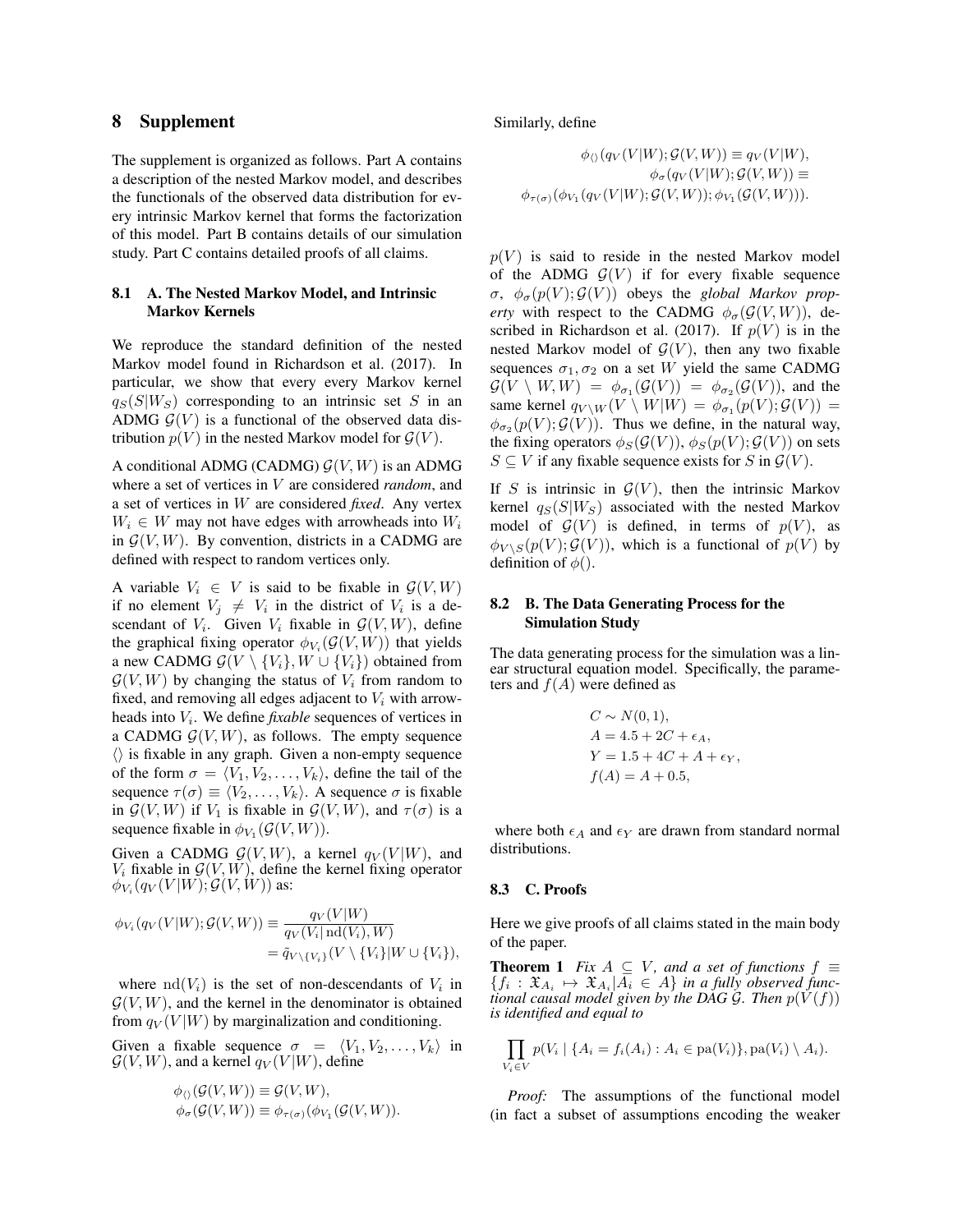FFRCISTG model Richardson and Robins (2013)) imply that for any  $V_i \in V$ ,  $V_i(a, b)$  is independent of  $A(b)$  for any  $B \in V \setminus pa(V_i)$  if  $A = pa(V_i)$ . We apply this independence restriction, along with the consistency property stating that  $A(b) = a$  implies  $V_i(a, b) = V_i(b)$ , inductively to any term in the factorization of  $p(V(f))$  of the form  $p(V_i({A_i = f_i(A_i(f))$ :  $A_i \in$  pa $(V_i)$ ,  $\{W(f) :$  pa $(V_i) \setminus A_i\}$  to yield our conclusion. See also a structurally similar proof of the soundness of the extended g-formula under the assumptions of the FFRCISTG model in Richardson and Robins  $(2013)$ .

**Theorem 2** *Fix disjoint*  $A, Y \subseteq V$ *, and a set of unre*stricted *functions*  $f \equiv \{f_i : \mathfrak{X}_{A_i} \mapsto \mathfrak{X}_{A_i} | A_i \in A\}$  *in a fully observed functional causal model given by the DAG* G*.*

*Fix the set of all directed paths* π *in* G *which start with* A<sup>i</sup> ∈ A*, end in some element in* A∪Y *, and which do not intersect elements in*  $A \cup Y$  *otherwise. Then*  $p(Y(f(A)))$ *is identified if and only if there are no two elements in* π *which share the first edge and where one path ends in an element in* A*, and another path ends in an element in* Y *. Moreover, if*  $p(Y(f(A)))$  *is identified, it is equal to* 

$$
\sum_{Y^* \backslash Y} \prod_{V_i \in Y^* \backslash \tilde{Y}} p(V_i | \text{pa}(V_i)) \times \prod_{V_i \in \tilde{Y}} p(V_i | \{A_i = f_i(A_i) : A_i \in A \cap \text{pa}(V_i)\}, \text{pa}(V_i) \setminus A),
$$

*where*  $Y^*$  *is the set of ancestors of*  $Y$  *in*  $\mathcal{G}$ *, and*  $\tilde{Y}$  *is the set of variables not in* A *which lie on a path in* π *that ends in* Y *.*

*Proof:* Assume there exist two paths in  $\pi$  which share the first edge and where one path ends in an element in  $A$ , and another path ends in an element in  $Y$ . Consider the submodel of the causal model represented by ADMG  $G(V)$  where all bidirected edges are absent (in other words, in this submodel, unobserved confounders do not actually influence observed variables in any way, and it can be represented by a DAG  $G^{\dagger}$  which is an edge subgraph of the ADMG  $\mathcal{G}(V)$  containing only  $\rightarrow$ edges). Then in this submodel, either the preconditions of Lemma 4.2 in Shpitser and Tchetgen Tchetgen (2016) hold, or  $p(Y(a), A)$ , for any fixed assignment a given by  $f(A)$ , is expressible as a path-intervention, but cannot be rephrased as an edge intervention. A generalization of (1) that defines path and edge interventions is given as (3) and (4), respectively in Shpitser and Tchetgen Tchetgen (2016).

If  $p(Y(a), A)$  is expressible as a path intervention, but not an edge intervention, then by Theorem 5.2 in Shpitser and Tchetgen Tchetgen (2016),  $p(Y(a), A)$  is not identifiable. Regardless of whether the preconditions of Lemma 4.2 in Shpitser and Tchetgen Tchetgen (2016) hold, or the preconditions of Theorem 5.2 in Shpitser and Tchetgen Tchetgen (2016) hold, the non-identification is established for  $p(Y_i(a_i), A_j)$ , for a specific  $A_i, A_j \in A$ ,  $Y_i \in Y$ , in a subgraph  $\mathcal{G}^*$  of  $\mathcal{G}^{\dagger}$  containing two (possibly overlapping) directed paths from  $A_i$  to  $A_j$  and  $A_i$  to  $Y_i$ . By definition of SIPs,  $A_j$  must be ancestral of some  $Y_j \in$ Y, via a directed path  $A_j \to W_1 \to \ldots \to W_k \to Y_j$ .

Since  $f$  are unrestricted, we consider  $f_i$  to be a function that simply sets  $A_i$  to  $a_i$  and ignores natural values of  $A_i$ , and  $f_j$  to be a function that sets  $A_j$  to the value  $A_j$  assumes naturally. This immediately implies that  $p(Y_j(f_i, f_j), Y_i(f_i, f_j))$  is not identified in  $\mathcal{G}^*$  by the proof of Theorem 5.2, which implies  $p(Y(f))$  is not identified in  $\mathcal{G}^{\dagger}$  and thus also in  $\mathcal{G}$ .

If no two paths in  $\pi$  exist with the given properties, then  $p(Y(a), A)$  is expressible as an edge intervention for any value  $\alpha$  given by  $f$ . The result then follows by definition of  $\pi, Y^*$  and  $\tilde{Y}$ , and Theorem 5.2 in Shpitser and Tchetgen Tchetgen (2016). □

**Theorem 3** *Fix disjoint subsets*  $A, Y \subseteq V$ *, and a set of* unrestricted *functions*  $f \equiv \{f_i : \mathfrak{X}_{A_i} \mapsto \mathfrak{X}_{A_i} | A_i \in A\}$ *in a functional causal model given by the DAG*  $\mathcal{G}(V \cup H)$ *that yields the latent projection ADMG*  $\mathcal{G}(V)$ *. Define*  $Y^*$ *as the set of ancestors of* Y *in*  $\mathcal{G}(V)$ *. Then*  $p(Y(f))$  *is identified if and only if no element of* A *in* D *has children in D in*  $\mathcal{G}_D$ *. Moreover, if*  $p(Y(f))$  *is identified, it is equal to*

$$
\sum_{Y^* \backslash Y} \prod_{D \in \mathcal{D}(\mathcal{G}_{Y^*})} q_D(D|W_D)|_{\{A_i = f_i(A_i): A_i \in A \cap pa(D)\}}
$$

*Proof:* Fix disjoint subsets  $A, Y \subseteq V$ , define  $Y^*$  as the set of ancestors of Y in  $\mathcal{G}(V)$ , and assume for every  $D \in \mathcal{D}(\mathcal{G}(V)_{Y^*})$ , no element in  $D \cap A$  has a child in D in  $\mathcal{G}(V)_{D}$ .

Fix a particular set of values of  $y^*$ , and for each  $A_i \in A$ , define  $\tilde{a}_i \equiv f_i(y_{A_i}^*)$ , the value of  $a_i$  that  $f_i \in f$  maps  $A_i$  to, if given the value of  $A_i$  in  $y^*$  as input. Define  $\tilde{a} \equiv \{\tilde{a}_i : A_i \in A\}$ . Note that if we can identify probabilities  $p(Y^*(\tilde{a}) = y^*)$  for all values of  $y^*$ , we can obtain  $p(Y(f))$  as a function of those probabilities.

The fact that  $p(Y^*(\tilde{a}) = y^*)$  is identified follows from Proposition 17 in Richardson and Robins (2013) applied to any hidden variable DAG  $G(V \cup H)$  yielding the latent projection  $\mathcal{G}(V)$ , as well as an inductive argument using Lemmas 52 and 55 that follows the proof of Theorem 60 in Richardson et al. (2017). The key observation here is that the proof of Theorem 60 (that establishes the soundness of the ID algorithm) never requires that sets A and Y remain disjoint to obtain identification of  $p(Y(a))$ , provided that the above precondition holds, specifically that no district containing  $A_i \in A$  also contains a child of A.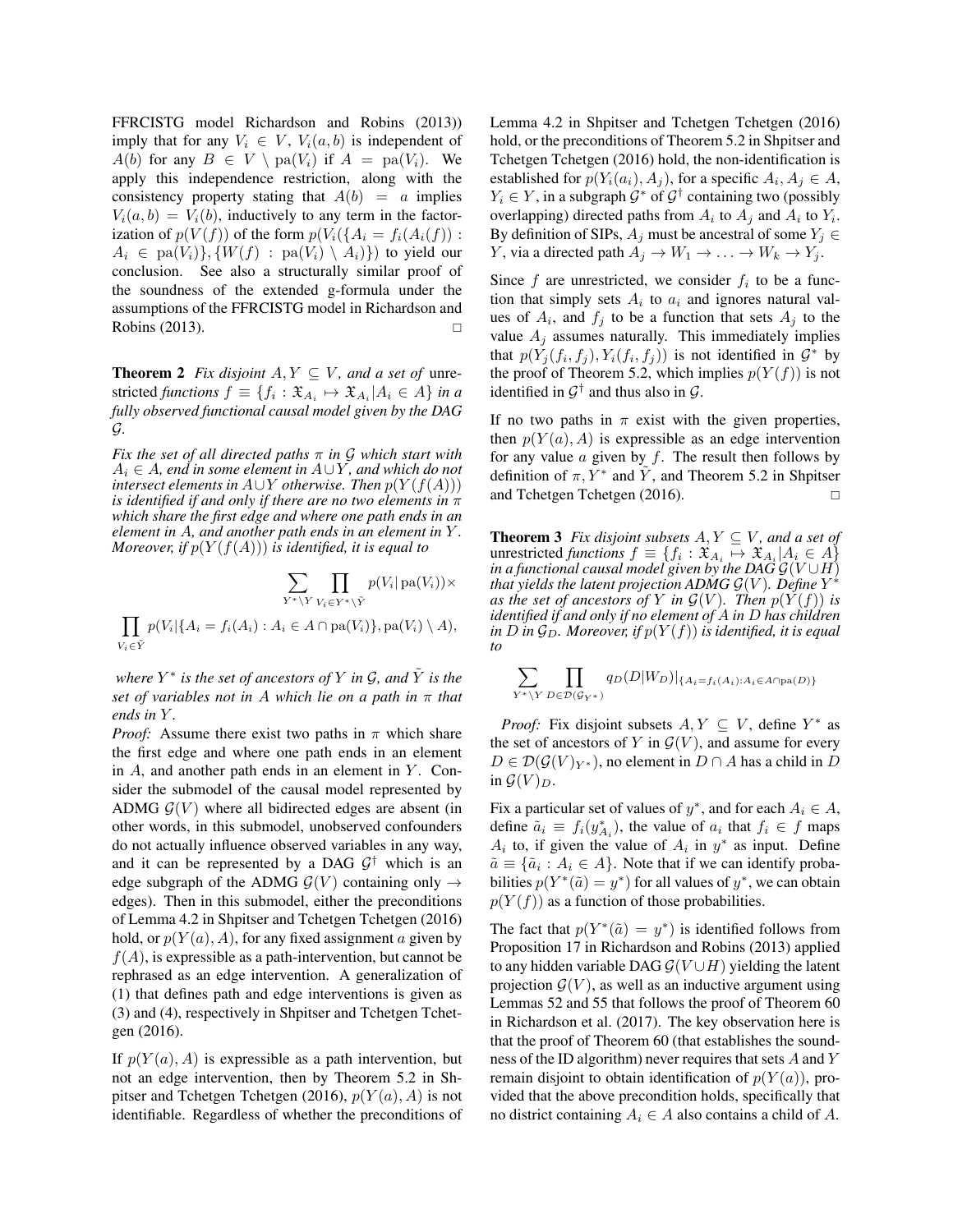To prove the converse, assume that some element in  $D \cap A$  has a child in D in  $\mathcal{G}(V)_{D}$ . This immediately implies  $p(D(a_i))$  is not identified, by the standard hedge construction. This then implies  $p(D(a_i), A_i)$  is not identified, since otherwise  $p(D(a_i))$  would be. This further implies that  $p(Y(a_i), A_i)$  is not identified, by a standard argument based on one to one mappings on a subgraph  $\mathcal{G}^*(V)$  containing D, a subset Y' of Y, and a set of directed paths from  $D$  to  $Y'$ . See, for instance, the proof of Theorem 6 in Shpitser and Sherman (2018).

To show that  $p(Y(A_i = f_i(A_i)))$  is not identified in  $\mathcal{G}^*(V)$ , we proceed as follows. Fix a directed path  $A_i \to W_1 \to \ldots \to W_k \to Y_j \in Y'$ , where  $W_1 \in D$ . Augment the graph  $\mathcal{G}^*(V)$  with an extra set of copy vertices  $\tilde{A}_i, \tilde{W}_1, \ldots, \tilde{W}_k, \tilde{Y}_j$ , along with a edges forming a directed path from  $\tilde{A}_i$  to  $\tilde{Y}_j$  along these copy vertices, to yield a graph  $\mathcal{G}^{\dagger}(V)$ .

We now augment the two counterexample models showing non-identifiability of  $p(Y(a_i), A_i)$  in  $\mathcal{G}^*(V)$  to show  $p(Y(a_i, \tilde{A}_i = \tilde{f}_i(\tilde{A}_i)), \tilde{Y}_j(a_i, \tilde{A}_i = \tilde{f}_i(\tilde{A}_i)))$  is not identified in  $\mathcal{G}^{\dagger}(V)$ . We do so by simply choosing  $\tilde{f}_i$ , as well as  $p(\tilde{W}_1|\tilde{A}_i)$ ,  $p(\tilde{W}_{i+1}|\tilde{W}_i)$  for  $i = 1, ..., k - 1$ , and  $p(\tilde{Y}_j|\tilde{W}_k)$  in both counterexample models to yield one to one mappings, as in the proof of Theorem 6 in Shpitser and Sherman (2018).

We conclude the proof by noting that by Lemma 1 in Shpitser and Sherman (2018), if  $p(Y(a_i, \tilde{A}_i)$  $\tilde{f}_i(\tilde{A}_i), \tilde{Y}_j(a_i, \tilde{A}_i) = \tilde{f}_i(\tilde{A}_i))$  is not identified in any causal model represented by  $\mathcal{G}^{\dagger}(V)$ , then  $p(Y(A_i =$  $f_i^*(A_i)$ ) is not identified in  $\mathcal{G}^*(V)$ , where variables  $A_i \times \tilde{A}_i$ ,  $W_i \times \tilde{W}_i$ , for  $i = 1, \ldots, k$ , and  $Y_j \times \tilde{Y}_j$  are treated as single variables, and a function  $f_i^*$  is defined as mapping  $a_i' \times \tilde{a}_i$  values of  $A_i \times \tilde{A}_i$  to  $a_i \times \tilde{f}_i(\tilde{a}_i)$ .  $\Box$ 



We illustrate the proof of non-identifiability with the following example, where we are interested in identifying the SIP  $p(Y(A = f(A)))$ . In the above graph, A has a child Y in the district  $\{A, C, Y\}$ , hence our SIP should not be identified. To show this, note that  $p(Y(a), C(a))$ is not identified, which is witnessed by a hedge containing sets  $\{C, Y\}$ , and  $\{C, A, Y\}$ . We now augment the graph  $\mathcal{G}(V) = \mathcal{G}^*(V)$  above with extra vertex copies  $\tilde{A}$ , and Y, and an appropriate function  $f_{\tilde{A}}$  represented below by a dashed edge from  $\tilde{A}$  to  $\tilde{a}$ . We extend the proof of non-identification from the graph above to the graph below, and finally treat vertices  $A, \overline{A}$  and  $\overline{Y}, \overline{Y}$  as a single vertex by taking a Cartesian product.



**Theorem 4** *Fix disjoint subsets*  $A, Y \subseteq V$ *, and a set of* unrestricted *functions*  $f \equiv \{f_i : \mathfrak{X}_{A_i} \mapsto \mathfrak{X}_{A_i} | A_i \in A\}$ *in a functional causal model given by the DAG*  $\mathcal{G}(V \cup H)$ *that yields the latent projection ADMG*  $\mathcal{G}(V)$ *. Fix the set of all directed paths*  $\pi$  *in*  $\mathcal{G}(V)$  *which start with*  $A_i \in A$ *, end in some element in* A∪Y *, and which do not intersect elements in*  $A \cup Y$  *otherwise. Define*  $Y^*$  *as the set of ancestors of* Y *in*  $\mathcal{G}(V)$ *, and*  $\tilde{Y}$  *is the set of variables not in* A *which lie on a path in*  $\pi$  *that ends in* Y. *Then*  $p(Y(f(A)))$  *is identified if and only if* 

- *There are no two paths in* π *which start with the same edge, and where one path ends in an element of* Y *, and another in an element of* A*.*
- *Every element of* A *that lies in a district* D *in*  $\mathcal{G}(V)_{Y^*}$  does not have children in D in  $\mathcal{G}_D$ .
- *For any two paths in* π *where the second vertex on the path is in* D*, either both paths have the final element in* A *or both paths have the final element in* Y *.*

*Moreover, if*  $p(Y(f(A)))$  *is identified, it is equal to* 

$$
\sum_{Y^* \backslash Y} \prod_{D \in \mathcal{D}(\mathcal{G}_{Y^*})} q_D(D|W_D)|_{\{A_i = f_i(A_i): A_i \in A \cap \text{pa}^Y(D)\}},
$$

*where* pa<sup>Y</sup> (D) *are parents of* D *along edges that are first edges on paths in*  $\pi$  *that end in*  $Y$ *.* 

*Proof:* Assume the preconditions above that allow identification hold. To simplify the identification argument, we consider extended graphs, as described in Malinsky et al. (2019). We construct an extended graph  $\mathcal{G}^e$  for  $\mathcal{G}(V)$ , as follows.  $\mathcal{G}^e$  contains all vertices in V. In addition, for each  $A_i \in A$  that is ancestral of both A and Y, we construct two copies  $A_i^A$ , and  $A_i^Y$  that inherit the children of A as follows.  $A_i^A$  inherits children of  $A_i$  along edges that start directed paths from  $A_i$  into A, while  $A_i^Y$ inherits children of  $A_i$  along edges that start directed paths from  $A_i$  into Y. Vertices  $A_i^A$  and  $A_i^Y$  only have  $A_i$  as a parent.  $A_i$  itself only has  $A_i^A$  and  $A_i^Y$  as children. The structural equations corresponding to  $\mathcal{G}^e$  are inherited from the models represented by  $\mathcal{G}(V)$ , except the structural equations for added variables  $A_i^A$  and  $A_i^Y$ , which are identity functions.

The advantage of extended graphs is they allow us to rephrase mediation analysis problems defined in terms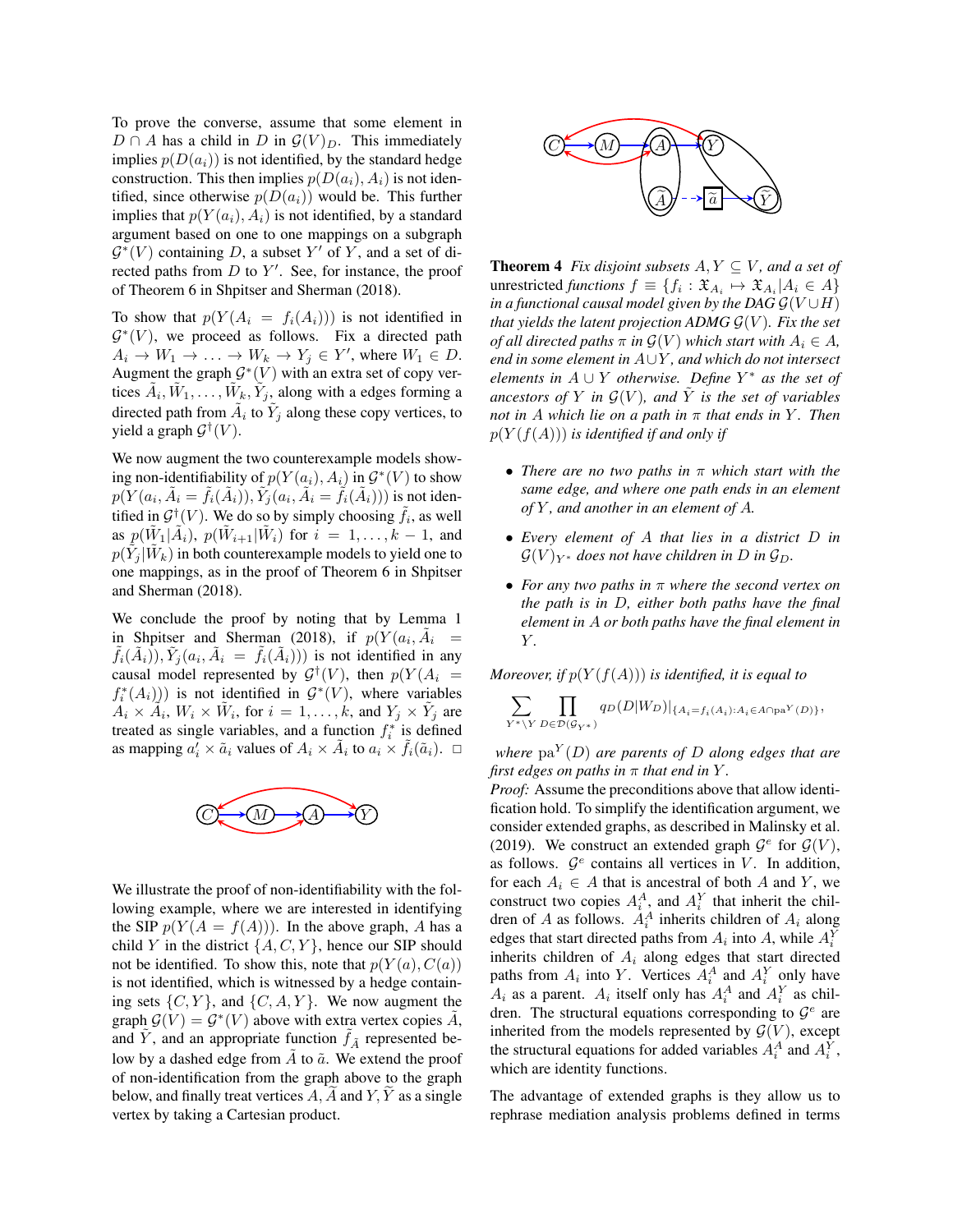of edge interventions in terms of standard intervention operations on added copy variables. This was shown in Propositions 9 and 10 in Malinsky et al. (2019). In our case, we proceed as follows.

Let  $A^Y \equiv \{A_i^Y : A_i \in A\}$ . Fix a particular set of values of  $y^*$  in  $Y^*$  in  $\mathcal{G}^e$ , and for each  $A_i^Y \in A^Y$ , define  $\tilde{a}_i \equiv f_i(y_{A_i^Y}^*)$ , the value of  $a_i$  that  $f_i \in f$  maps  $A_i^Y$  to, if given the value of  $A_i^Y$  in  $y^*$  as input. Define  $\tilde{a}^Y \equiv \{\tilde{a}^Y_i : A^Y_i \in A^Y\}$ . Note that if we can identify probabilities  $p(Y^*(A^Y = \tilde{a}^Y) = y^*)$  for all values of  $y^*$  in  $\mathcal{G}^e$ , we can obtain  $p(Y(f(A)))$  as a function of those probabilities. Note that the counterfactual  $Y^*(A^Y = \tilde{a}^Y)$  only intervenes on elements of  $A^Y$ , and leaves all  $A_i^A$  for  $A_i \in A$  at their natural values. The fact that  $p(Y^*(A^Y = \tilde{a}^Y) = y^*)$  is identified, given the preconditions, follows from Theorem 4, and the last pre-condition, which guarantees each intrinsic kernel  $q_D(D|W_D)$  has positive support in the observed data distribution.

Assume the preconditions above that allow identification do not hold. If the first precondition does not hold, nonidentification follows by Theorem 2, even in the edge subgraph of  $\mathcal{G}(V)$  containing only directed edges, and thus also in  $\mathcal{G}(V)$ .

If the first precondition holds, but the second precondition does not hold, fix a district  $D$  containing  $A_i$  and a child of  $A_i$  in  $\mathcal{G}_D$ . We then consider a SIT that sets every element in  $A \setminus \{A_i\}$  to their natural value (which is allowed since the set  $f$  is unrestricted functions), and follow the proof of non-identification in Theorem 3.

If the first two preconditions hold, but the last precondition does not hold, fix  $A_i$  with two edges into a district D with the required property. Then consider the SIT that sets every element in  $A \setminus \{A_i\}$  to their natural value, and that sets  $A_i$  to  $a_i$ . The distribution  $p(Y(A_i^Y = a_i))$ is not identified in  $\mathcal{G}^e$  as a simple corollary of Theorem 5 in Shpitser and Sherman (2018), and Proposition 10 in Malinsky et al. (2019). To see that  $p(Y(A_i^Y = f_i(A_i^Y)))$ is also not identified in  $\mathcal{G}^e$ , we follow the argument in Theorem 3 that uses vertex copies and Cartesian products.

**Theorem 5**  $Fix$   $\beta$  =  $\sum_{C,A} \mathbb{E}[Y]a =$  $f(A), C[p(A|C)p(C),$  which is equal to  $\mathbb{E}[Y(f(A))] =$ <br> $\mathbb{E}[Y(f)]$  under the model in Fig. 1 (a). The efficient *influence function for* β *under the non-parametric observed data model is given by*

$$
U(\beta) = \frac{\sum_{A'} \mathbb{I}(A = f(A'))p(A' | C)}{p(A | C)} \{Y - \mathbb{E}[Y | A, C]\}
$$
  
+ 
$$
\mathbb{E}[Y | a = f(A), C]| - \beta
$$
 (6)

*Proof:* The model imposes no restrictions on the observed data distribution, hence it is non-parametric saturated and has a unique (and thus efficient) influence function for  $\beta$ . This influence function is given by the solution to the following integral equation

$$
\frac{\partial}{\partial t}\beta(F_t)|_{t=0} = E[S(C, A, Y)\psi(\beta)],
$$

where  $S(C, A, Y)$  is the observed data score.

Using the product rule of differentiation, we have

$$
\frac{\partial}{\partial t}\beta(F_t) = \sum_{C, A, Y} y \frac{\partial}{\partial t} p(Y \mid a = f(A), C) p(A \mid C) p(C)
$$

$$
+ \sum_{C, A, Y} yp(Y \mid a = f(A), C) \frac{\partial}{\partial t} p(A \mid C) p(C)
$$

$$
+ \sum_{C, A, Y} yp(Y \mid a = f(A), C) p(A \mid C) \frac{\partial}{\partial t} p(C)
$$

Starting with the first term and using properties of scores and the chain rule of differentiation, we have

$$
\sum_{C, A, Y} yS(Y|a = f(A), C)p(Y|a = f(A), C)p(A|C)p(C)
$$

We introduce an indicator and multiply and divide by  $p(A'|C)$  to obtain

$$
= \sum_{A} \mathbb{E}_{Y,A',C} \left[ \frac{\mathbb{I}(A' = f(A))}{p(A'|C)} p(A|C) y S(Y|A',C) \right]
$$

Then, introducing a term that is constant w.r.t. the conditional score  $S(Y | A', C)$ , and using the tower law gives

$$
= \sum_{A} \mathbb{E}\left[\mathbb{E}\left[\frac{\mathbb{I}(A'=f(A))}{p(A'\mid C)}p(A|C)\{y-\mathbb{E}[Y|A',C]\}S(Y|A',C)|A',C\right]\right]
$$
  
\n
$$
= \sum_{A} \mathbb{E}\left[\mathbb{E}\left[\frac{\mathbb{I}(A'=f(A))}{p(A'\mid C)}p(A|C)\{y-\mathbb{E}[Y|A',C]\}S(Y,A',C)\right]\right]
$$
  
\n
$$
= \mathbb{E}\left[\sum_{A} \frac{\mathbb{I}(A'=f(A))}{p(A'|C)}p(A|C)\{y-\mathbb{E}[Y|A',C]\}S(Y,A',C)\right]
$$

The contribution to the influence function from the first term is therefore

$$
U_1(\beta)=\sum_A{\mathbb{I}(A'=f(A))\over p(A'\mid C)}p(A\mid C)\{y-\mathbb{E}[Y\mid A',C]\}
$$

For the second term, we have

$$
\sum_{C,A,Y} yp(Y \mid a = f(A), C)S(A \mid C)p(A \mid C)p(C)
$$
  
= 
$$
\sum_{C,A} \mathbb{E}[Y \mid a = f(A), C]S(A \mid C)p(A \mid C)p(C)
$$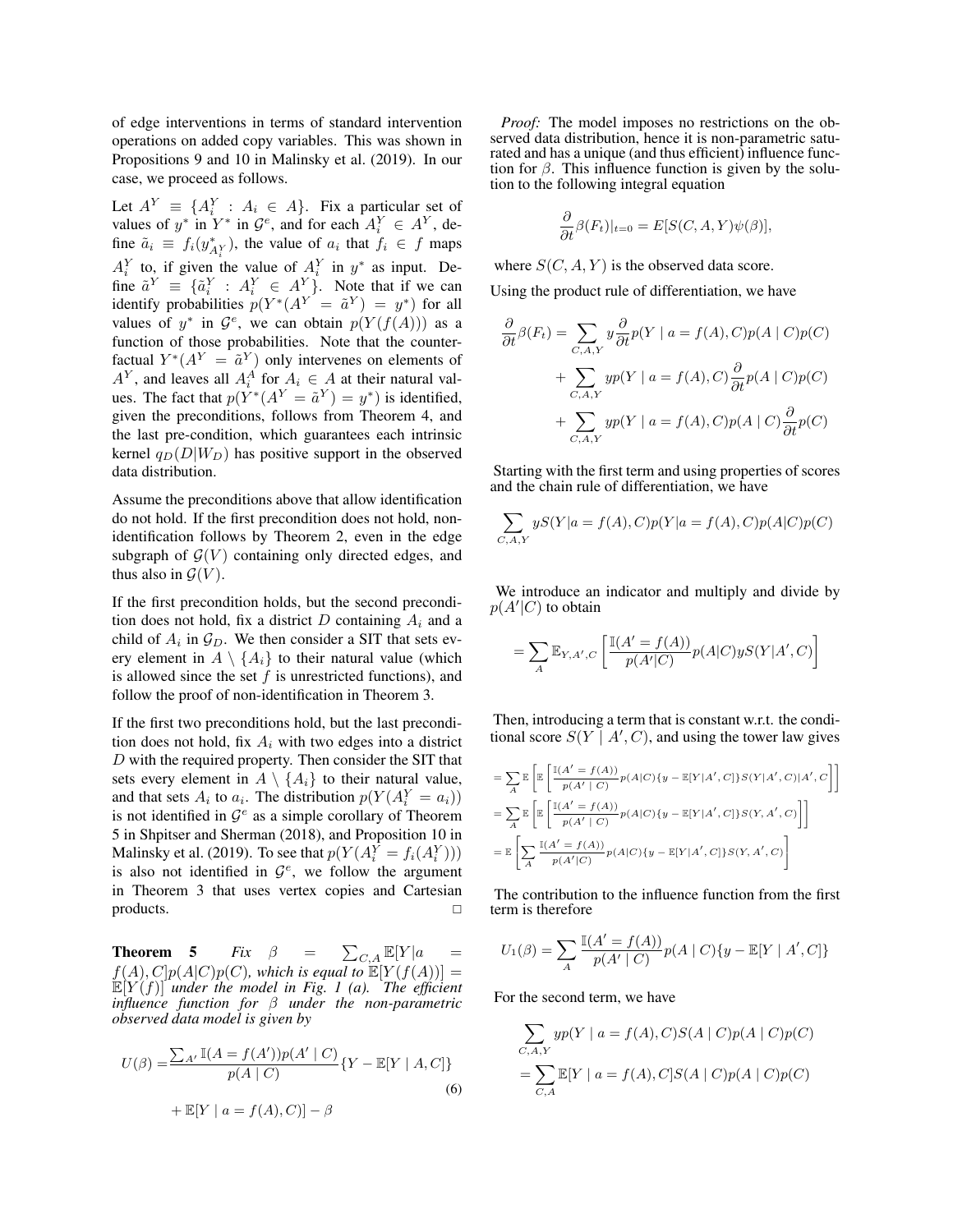Introducing a term constant w.r.t.  $S(A | C)$  gives

$$
\sum_{C,A} \left( \mathbb{E}[Y|a = f(A), C] - \sum_{A} \mathbb{E}[Y|a = f(A), C)] p(A|C) \right)
$$
  

$$
S(A|C)p(A|C)p(C).
$$

Since the term in  $(\cdot)$  is mean zero given C, we can introduce the required score  $S(C)$  to obtain

$$
\sum_{C,A} \left( \mathbb{E}[Y \mid a = f(A), C] - \sum_{A} \mathbb{E}[Y \mid a = f(A), C] p(A \mid C) \right)
$$
  

$$
S(A, C) p(A, C)
$$

Since the above expression is not a function of  $Y$ , so we can sum over  $Y$  to obtain

$$
\sum_{C, A, Y} \left( \mathbb{E}[Y|a = f(A), C] - \sum_{A} \mathbb{E}[Y|a = f(A), C] p(A|C) \right)
$$
  

$$
S(Y, A, C) p(Y, A, C)
$$

The contribution to the influence function from the second term is therefore

$$
U_2(\beta) = \mathbb{E}[Y|a = f(A), C)] - \sum_{A} \mathbb{E}[Y|a = f(A), C] p(A|C)
$$

Moving on to the third term, we have

$$
\sum_{C,A,Y} Yp(Y|a = f(A), C)p(A|C)\frac{\partial p(C)}{\partial dt}
$$
  
= 
$$
\sum_{C,A,Y} Yp(Y|a = f(A), C)p(A|C)S(C)p(C)
$$
  
= 
$$
\sum_{C,A} \mathbb{E}[Y|a = f(A), C]p(A|C)S(C)p(C)
$$
  
= 
$$
\mathbb{E}_C \left[ \sum_A E[Y|a = f(A), C]p(A|C)S(C) \right]
$$

We can now introduce a term independent of  $S(C)$ :

$$
\mathbb{E}_{C}[\{\sum_{A} \mathbb{E}[Y|a' = f(a), C]p(A|C) - \mathbb{E}_{C}[\sum_{A} E[Y|a = f(A), C]p(A|C)]\}S(C)]
$$
  
\n
$$
= \mathbb{E}_{C}[\sum_{A} E[Y|a = f(A), C]p(A|C)]\}S(C)]
$$
  
\n
$$
- \mathbb{E}_{C}[\sum_{A} E[Y|a = f(A), C]p(A|C)]\}S(C)|C]]
$$
  
\n
$$
= \mathbb{E}_{C}[E_{Y,A|C}[\{\sum_{A} \mathbb{E}[Y|a = f(A), C]p(A|C)\}S(C)]
$$
  
\n
$$
- \mathbb{E}_{C}[\sum_{A} E[Y|a = f(A), C]p(A|C)]\}\{S(C)
$$
  
\n
$$
+ S(Y, A|C)\}[C]]
$$
  
\n
$$
= \mathbb{E}_{Y,A,C}[\{\sum_{A} \mathbb{E}[Y|a = f(A), C]p(A|C)\}S(Y, A, C)],
$$

which implies the contribution to the influence function of the third term is

$$
U_3(\beta) = \sum_A E[Y|a = f(A), C]p(A|C) - \beta
$$

Putting all three terms together, the final influence function is:

$$
U(\beta) = \sum_{A} \frac{\mathbb{I}(A' = f(A))}{p(A' | C)} p(A | C) \{Y - \mathbb{E}[Y | A', C]\} + \mathbb{E}[Y | a = f(A), C] - \beta
$$

 $\Box$ 

Theorem 6 *The estimator of* β *which solves the estimating equation*  $\mathbb{E}[U(\beta)] = 0$  *is consistent, asymptotically normal (CAN) in the union model where one of*  $\pi(C; \eta_A) = p(A|C), m(A, C; \eta_Y) = \mathbb{E}[Y|A, C]$  *is correctly specified.*

*Proof:* Assume  $p(A \mid C)$  is specified incorrectly as  $p^*(\mathring{A} \mid C)$ . Then the estimator for  $\beta$  is given as

$$
\mathbb{E}[U(\beta)] = \sum_{A} \frac{\mathbb{I}(A' = f(A))}{p^*(A' \mid C)} p^*(A \mid C) \{ Y - \mathbb{E}[Y \mid A', C] \} + \mathbb{E}[Y \mid a = f(A), C] - \beta]
$$

Since  $U(\beta)$  is linear in  $\beta$ , we can solve for  $\beta$  explicitly as an expectation with two terms. The first term is

$$
\mathbb{E}\left[\sum_{A}\frac{\mathbb{I}(A'=f(A))}{p^*(A'\mid C)}p^*(A\mid C)\{Y-\mathbb{E}[Y\mid A',C]\}\right]
$$

which is mean zero, since  $\mathbb{E}[Y|A, C]$  is specified correctly. The second term is  $\mathbb{E}[\mathbb{E}[Y \mid a = f(A), C]]$ which is equal to  $\beta$  by definition if  $\mathbb{E}[Y|A, C]$  is specified correctly.

Assume  $\mathbb{E}[Y \mid A, C]$  is specified incorrectly as  $\mathbb{E}^*[Y \mid A, C]$ A, C]. The estimator for  $\beta$  is then

$$
\mathbb{E}[U(\beta)] = \frac{\sum_{A} \mathbb{I}(A' = f(A))p(A \mid C)}{p(A' \mid C)} \{Y - \mathbb{E}^*[Y \mid A', C]\}
$$

$$
+ \mathbb{E}^*[Y \mid a = f(A), C)] - \beta]
$$

which can be rewritten as a sum of two terms. The first is

$$
\mathbb{E}[\mathbb{E}^*[Y|a = f(A), C)] -
$$
  

$$
\frac{\sum_A \mathbb{I}(A' = f(A))p(A|C)}{p(A'|C)} \mathbb{E}^*[Y|A', C]],
$$

which is mean zero. The second term is

$$
\mathbb{E}\left[\frac{\sum_{A}\mathbb{I}(A'=f(A))p(A|C)}{p(A'|C)}Y\right],
$$

which evaluates to  $\beta$  if  $p(A|C)$  is correctly specified.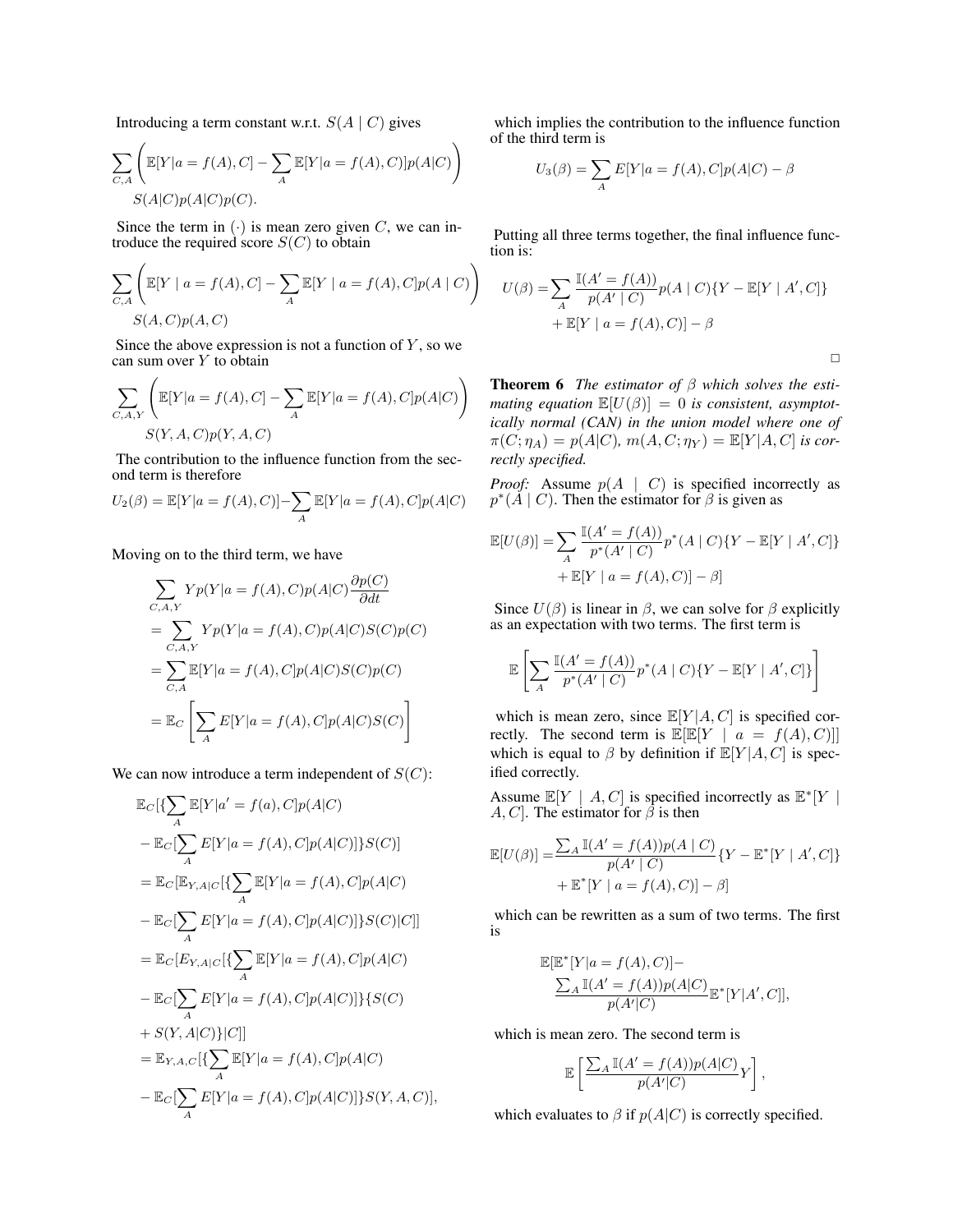All of the above estimators are special cases of the RAL estimator for  $\beta$  based on the efficient influence function. As a result, standard regularity assumptions Robins et al. (1992), and properties of maximum likelihood estimators imply both estimators are CAN.



Figure 4: The front-door model with a vector of baseline covariates C

**Theorem 7** *Fix*  $\beta = \sum_{C,M,A} \mathbb{E}[Y|a = A, C] p(A, C) p(M)$  $a = f(A), C$ *), which is equal to*  $\mathbb{E}[Y(f(A))] = \mathbb{E}[Y(f)]$ *under the model in the figure 4. The efficient influence function for* β *under the non-parametric observed data model is given by*

$$
U(\beta) = \frac{p(M \mid a = f(A), C)}{p(M \mid A, C)} \{Y - \mathbb{E}[Y \mid M, A, C]\} \quad (7)
$$

$$
+ \sum_{M} \mathbb{E}[Y \mid M, A, C] p(M \mid a = f(A), C) - \beta
$$

$$
\sum_{A'} \frac{I(A = f(A'))}{p(A \mid C)} \{q - \sum_{M} q \cdot p(M \mid A, C)\}
$$

*where*  $q \equiv \mathbb{E}[Y \mid M, A', C] p(A' \mid C)$ *.* 

*Proof:* The model imposes no restrictions on the observed data distribution, hence it is non-parametric saturated and has a unique (and thus efficient) influence function for  $\beta$ . This influence function is given by the solution to the following integral equation

$$
\frac{\partial}{\partial t}\beta(F_t)|_{t=0} = E[S(C, A, M, Y)\psi(\beta)],
$$

where  $S(C, A, Y)$  is the observed data score.

Using the product rule of differentiation, we have

$$
\frac{\partial}{\partial t}\beta(F_t) = \sum_{Y,C,M,A} Y \frac{\partial p(Y \mid M, A, C)}{\partial t} p(A, C) p(M \mid a = f(A), C)
$$

$$
\sum_{C,M,A} \mathbb{E}[Y \mid M, A, C] \frac{\partial p(A, C)}{\partial t} p(M \mid a = f(A), C)
$$

$$
\sum_{C,M,A} \mathbb{E}[Y \mid M, A, C] p(A, C) \frac{\partial p(M \mid a = f(A), C)}{\partial t}
$$

Starting with the first term and using properties of scores and the chain rule of differentiation, we have

$$
\sum_{Y,C,M,A} YS(Y \mid M, A, C)p(Y \mid M, A, C)
$$
  
 
$$
p(A, C)p(M \mid a = f(A), C)
$$

Multiplying and diving by  $p(M \mid A, C)$ , we get

$$
\sum_{C,M,A} \frac{p(M \mid a = f(A), C)}{p(M \mid A, C)} \mathbb{E}[Y \mid M, A, C] S(Y \mid M, A, C) p(M, A, C)
$$
  
=  $\mathbb{E}_{Y,M,A,C} [\frac{p(M \mid a = f(A), C)}{p(M \mid A, C)} Y S(Y \mid M, A, C)]$ 

Since

$$
\mathbb{E}[\frac{p(M \mid a=f(A), C)}{p(M \mid A, C)}\mathbb{E}[Y \mid M, A, C]S(Y \mid M, A, C)]=0,
$$

the previous equation can be rewritten as

$$
\mathbb{E}[\frac{p(M \mid a=f(A), C)}{p(M \mid A, C)} \{Y - \mathbb{E}[Y \mid M, A, C]\} S(Y \mid M, A, C)]
$$

Finally, using

$$
\mathbb{E}[\frac{p(M \mid a = f(A), C)}{p(M \mid A, C)} \{Y - \mathbb{E}[Y \mid M, A, C]\} S(M, A, C)] = 0
$$

gives us

$$
\mathbb{E}[\frac{p(M \mid a = f(A), C)}{p(M \mid A, C)} \{Y - \mathbb{E}[Y \mid M, A, C]\} S(Y, M, A, C)]
$$

The contribution to the influence function from the first term is

$$
U_1(\beta) = \frac{p(M \mid a = f(A), C)}{p(M \mid A, C)} \{Y - \mathbb{E}[Y \mid M, A, C]\}
$$

For the second term, we have:

$$
\sum_{C,M,A} \mathbb{E}[Y \mid M, A, C] S(A, C) p(A, C) p(M \mid a = f(A), C)
$$

$$
= \mathbb{E}_{A,C}[\sum_{M} \mathbb{E}[Y \mid M, A, C] p(M \mid a = f(A), C) S(A, C)]
$$

Using  $\left[\mathbb{E}_{A,C}[\sum_{M} \mathbb{E}[Y \mid M, A, C] p(M \mid a \right] =$  $f(A), C$ ] $S(A, C)$ ]  $\equiv$  0, along with properties of the score, the above is equal to

$$
\mathbb{E}[\{\sum_{M} \mathbb{E}[Y \mid M, A, C] p(M \mid a = f(A), C) - \beta\} S(Y, M, A, C)]
$$

The contribution of the second term to the influence function is:

$$
U_2(\beta) = \sum_{M} \mathbb{E}[Y \mid M, A, C] p(M \mid a = f(A), C) - \beta
$$

Finally, moving on to the third term. Using similar steps as before, the third term can be written as

$$
\sum_{C,M,A} \mathbb{E}[Y \mid M, A, C] p(A, C)
$$
  

$$
S(M \mid a = f(A), C) p(M \mid a = f(A), C)
$$